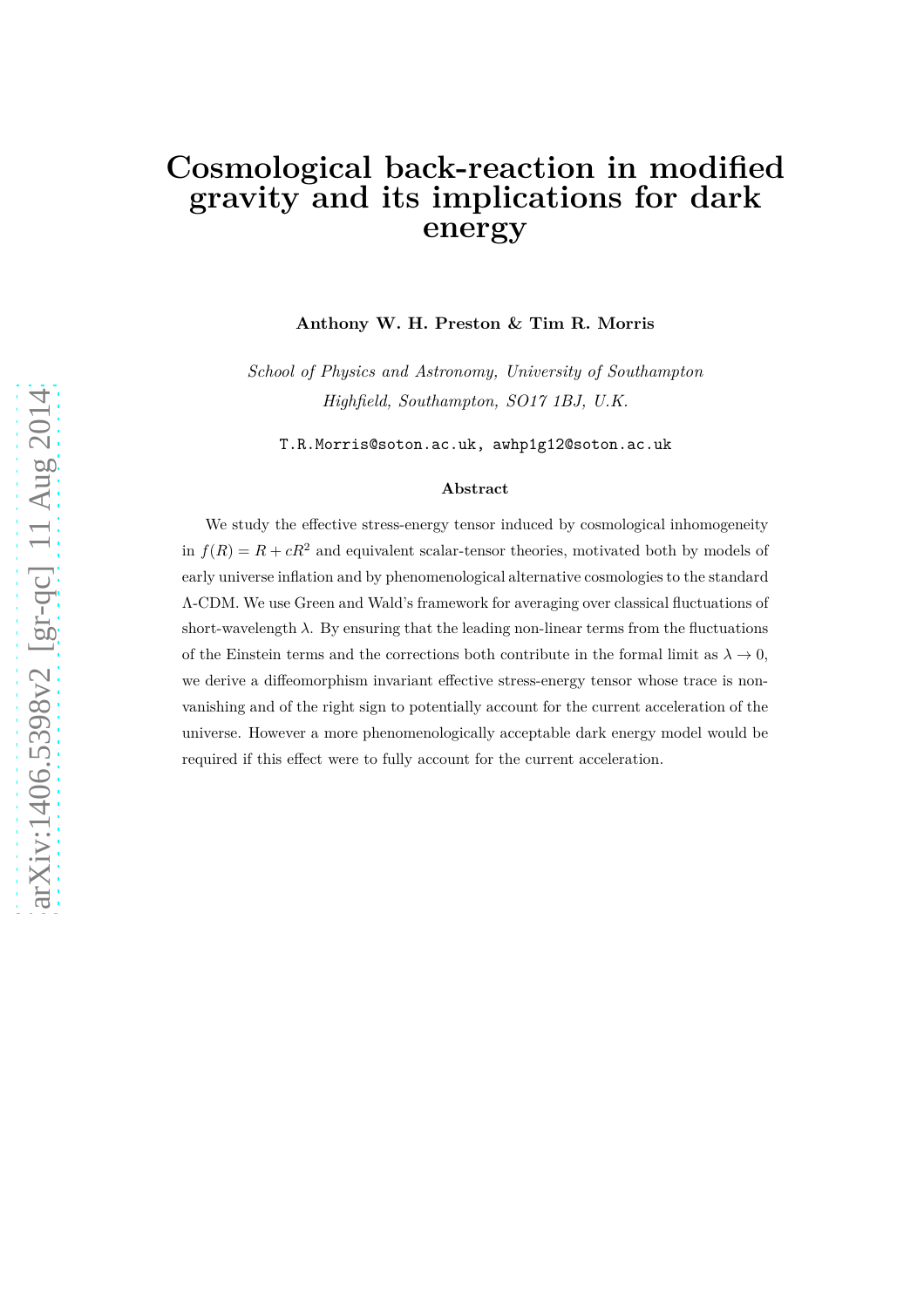#### **1 Introduction**

The standard cosmological model describes our universe using a Friedmann-Letmaître-Robertson-Walker (FLRW) metric. Underlying this description is the Cosmological Principle, the assumption that the mass density in the universe, on sufficiently large scales, is to good approximation homogeneous and isotropic. On small scales, the mass distribution is patently far from uniformly distributed. For example the ratio of the matter density on Earth to the average mass-energy density in the universe is  $\delta \rho / \rho \sim 10^{31}$ , or for individual nucleons  $\delta \rho / \rho \sim 10^{46}$ . But in the standard cosmological model the assumption is that for deriving the dynamics of the metric on the largest scales, these variations can effectively be replaced by some large scale average.

However, since Einstein's equations of General Relativity (GR) are non-linear, this averaging process does not result in Einstein's equations for some 'average' metric, but alters the equations themselves. Many papers have been written trying to determine if this so-called "cosmological back-reaction" could thus be responsible for the measured current acceleration of the universe (see for example refs. [\[1](#page-19-0)[–9\]](#page-20-0)), rather than the result of an effective cosmological constant arising from some new and mysterious "dark energy" physics or some surprisingly small net positive vacuum energy density.

Furthermore since sufficiently large amplitude inhomogeneities have appeared only recently in the history of the universe, cosmological back-reaction has the potential to provide a natural explanation for the infamous "Why now?" problem, namely that it seems that energy densities of dark energy and dark matter are now, but only now, similar in magnitude.

Of course such a scenario would then imply that the underlying (quantum field theoretic) net vacuum energy actually vanishes, which itself has no theoretical explanation. Nevertheless it is clearly important to understand the extent to which back-reaction contributes to the measured current acceleration of the universe, in order to be able to isolate and characterise any remaining dark energy component. It is this latter component which would then apparently require some more fundamental theoretical explanation.

We will be interested in one particularly elegant approach to the question of backreaction, by Green and Wald [\[10,](#page-20-1) [11\]](#page-20-2). As we will explain in detail later, they perform the averaging process rigorously in a weak limit where mass density fluctuations (and hence also higher derivatives of the metric) can remain arbitrarily large but the metric itself tends to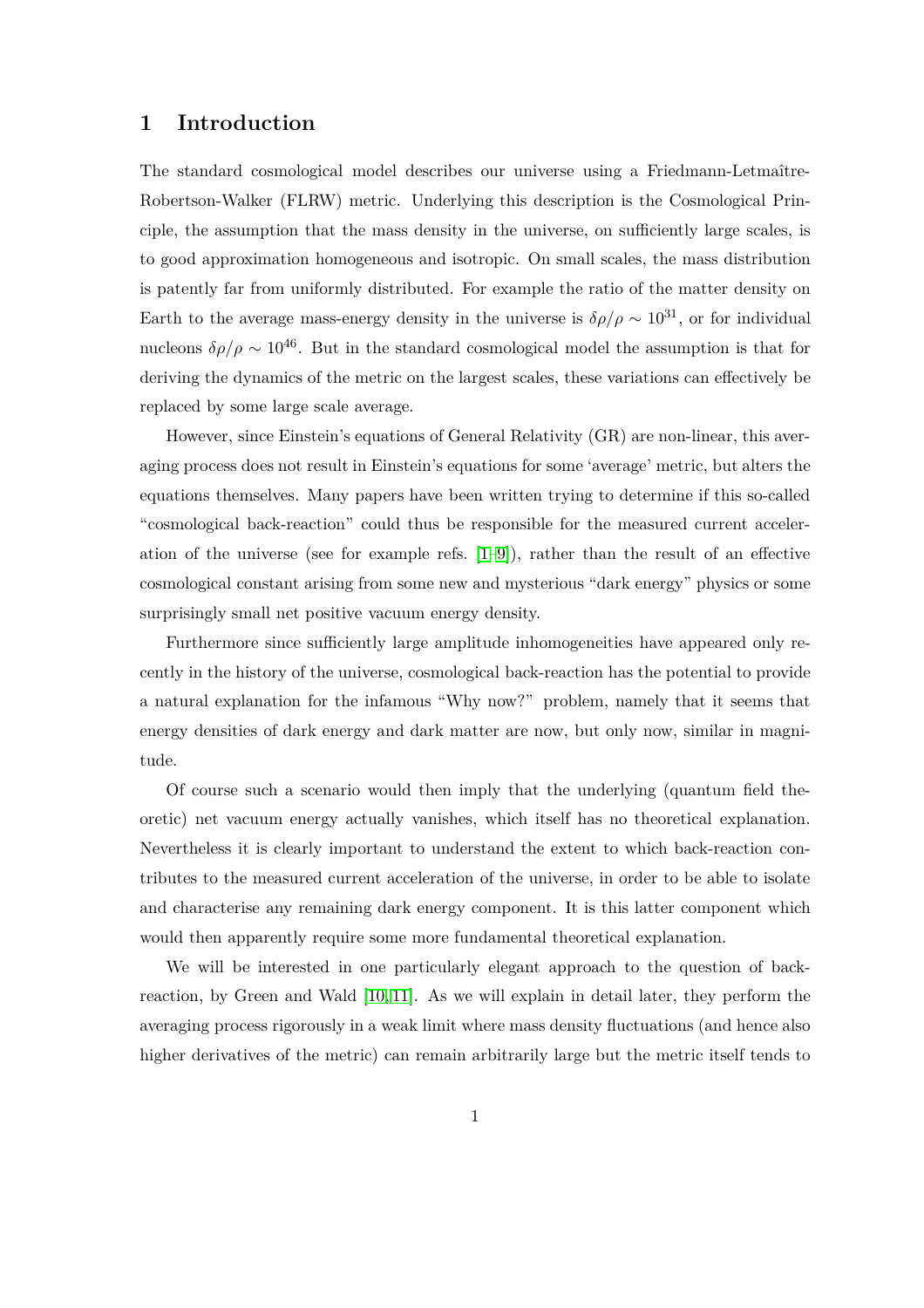some smooth background. Assuming that the matter stress-energy tensor  $T_{\alpha\beta}$  satisfies the weak energy condition, Green and Wald prove that the averaged effect of the coupled matter plus gravitational fluctuations is then encoded in this limit in an additive correction  $t_{\alpha\beta}^{(0)}$ *αβ* to the stress-energy which is traceless and also satisfies the weak energy condition. They therefore identify it with gravitational radiation. In particular in a FLRW background metric,  $t_{\alpha\beta}^{(0)}$  is diagonal, corresponding to an effective fluid with pressure  $p = \rho/3 \ge 0$ , leading to the conclusion that this back-reaction cannot mimic dark energy.

<span id="page-2-0"></span>In the current paper we will generalise some of their arguments to  $f(R)$  gravity and scalar-tensor theory. In fact for  $f(R)$  we will take only Einstein gravity plus an  $R^2$  correction:

$$
S = \int d^4x \sqrt{-g} \left[ \frac{1}{16\pi G} \left( R + \frac{R^2}{6M^2} - 2\Lambda \right) + \mathcal{L}_{Matter} \right]. \tag{1}
$$

We set the coefficient *c* quoted in the abstract, to  $c = 1/6M^2$ , where M is known as the scalaron mass  $[12]$ . Although it plays no rôle in the paper, we keep a cosmological constant Λ for the sake of generality.

After appropriate modifications of the Green and Wald scheme, we find that backreaction is again encoded in a diffeomorphism invariant effective additive correction  $t_{\alpha\beta}^{(0)}$  to the matter stress energy tensor, however *it is now not traceless*. In fact the sign of  $t^{(0)}$  is fixed to be negative, intriguingly the same sign as implied by the current acceleration of the universe.

In order to gain further confidence in our result and to generalise it, we then treat the equivalent scalar-tensor theory in a similar way. We find the same diffeomorphism invariant effective stress-energy tensor  $t^{(0)}_{\alpha\beta}$  with negative-definite trace, and we can provide some more physical intuition as to why this is the case.

The action [\(1\)](#page-2-0) was first introduced with the motivation to include semi-classical quantum effects; it is the Starobinsky model of " $R^2$  inflation" [\[12,](#page-20-3) [13\]](#page-20-4), one of the earliest models of inflation, and one which is favoured observationally by WMAP [\[14\]](#page-20-5) and particularly the Planck measurements of CMB anisotropy [\[15\]](#page-20-6). The prediction of only a tiny amount of primordial gravitational waves puts this model now in tension with the recent BICEP2 results [\[16\]](#page-20-7), but these are in tension with the results of the Planck collaboration (for further discussion see *e.g.* [\[17,](#page-20-8) [18\]](#page-20-9)) and some questions have been raised about their foreground estimates [\[19,](#page-20-10) [20\]](#page-20-11).

It is not our intention to enter the debate over these recent results however, but rather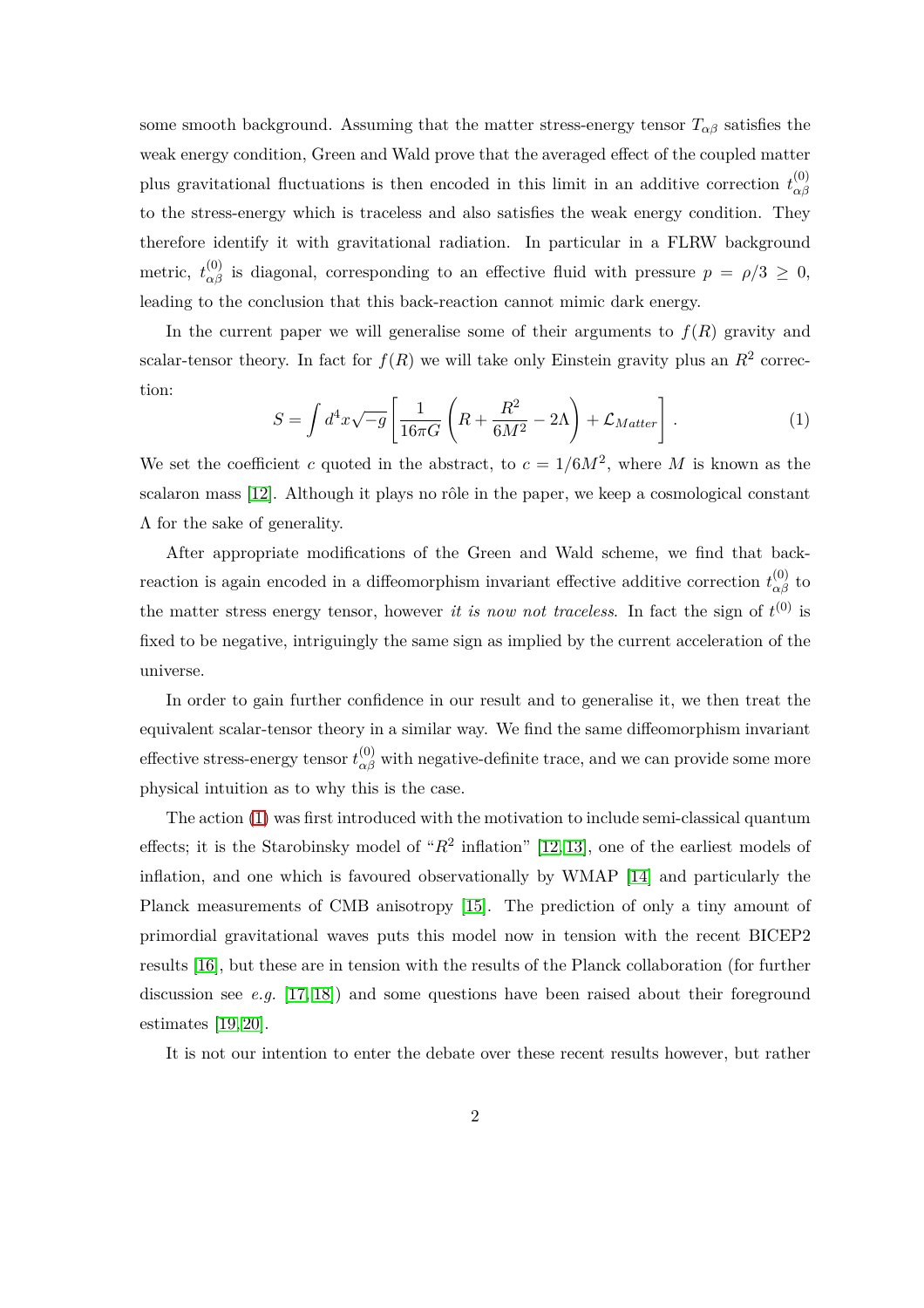to use the Starobinsky model as the simplest archetype of a motivated extended gravity theory and to ask the question again within this context whether cosmological back-reaction could contribute significantly to, or even be entirely responsible for, the measured current acceleration of the universe.

In fact the same action [\(1\)](#page-2-0) appears in quite a different context, namely as the simplest example of  $f(R)$  gravity regarded as a purely phenomenological effective Lagrangian density describing geometrical dark energy and used in the quest to find an alternative cosmology to the standard  $\Lambda$ -CDM model [\[21–](#page-21-0)[33\]](#page-21-1). We can then regard [\(1\)](#page-2-0) as following from the leading terms in a Taylor expansion of an  $f(R)$  which is analytic around the vacuum solution  $R = 0$ . Although such a simple choice as [\(1\)](#page-2-0) is excluded, we believe our results for back-reaction should motivate a reassessment of these theories in general.

There is some overlap with studies already in the literature. Refs. [\[34,](#page-21-2) [35\]](#page-21-3) are studies that are rather close in spirit to ours but which follow Buchert's averaging scheme [\[6,](#page-19-1) [7\]](#page-20-12). Using this scheme, they argued that even in cases where back-reaction is negligible for GR with matter, back-reaction might indeed give rise to non-negligible effects for modified cosmologies. However, tentative arguments in support of some contribution to dark energy have also been made for just GR and matter using such averaging schemes, see *e.g.* refs. [\[8,](#page-20-13) [9\]](#page-20-0). Green and Wald criticised such approximate approaches and conclusions in ref. [\[10\]](#page-20-1), contrasting with their own negative conclusions regarding the form of  $t^{(0)}_{\alpha\beta}$ . In ref. [\[9\]](#page-20-0), Green and Wald's scheme was in turn criticised on the grounds that it assumes from the beginning that the metric remains close to the FLRW background. In any case, we therefore think it is especially significant that even staying within the Green and Wald approach we find a negative definite  $t^{(0)}$  in our example of modified cosmology.

The Green and Wald scheme is itself a generalisation to the non-vacuum case of the framework used by Burnett [\[36\]](#page-22-0) in his mathematically rigorous formulation of Isaacson's shortwave approximation to gravitational waves [\[37,](#page-22-1)[38\]](#page-22-2). Papers that use Isaacson's scheme directly to investigate modified gravity theories are refs. [\[39](#page-22-3)-41]. Refs. [\[39,](#page-22-3)[40\]](#page-22-5) consider gravitational waves on a Minkowski background to place observational constraints on modified gravity theories such as  $f(R)$  theories, and derive a corresponding effective stress energy tensor in Lorenz gauge. Saito and Ishibashi [\[41\]](#page-22-4) work in a cosmological context but find, in contrast to our own conclusions, that the effective stress-energy tensor is still traceless in such  $f(R)$  and scalar-tensor theories. The crucial reasons for the disagreement are that they explicitly ignore fluctuations in the matter fields, and only average over gravitational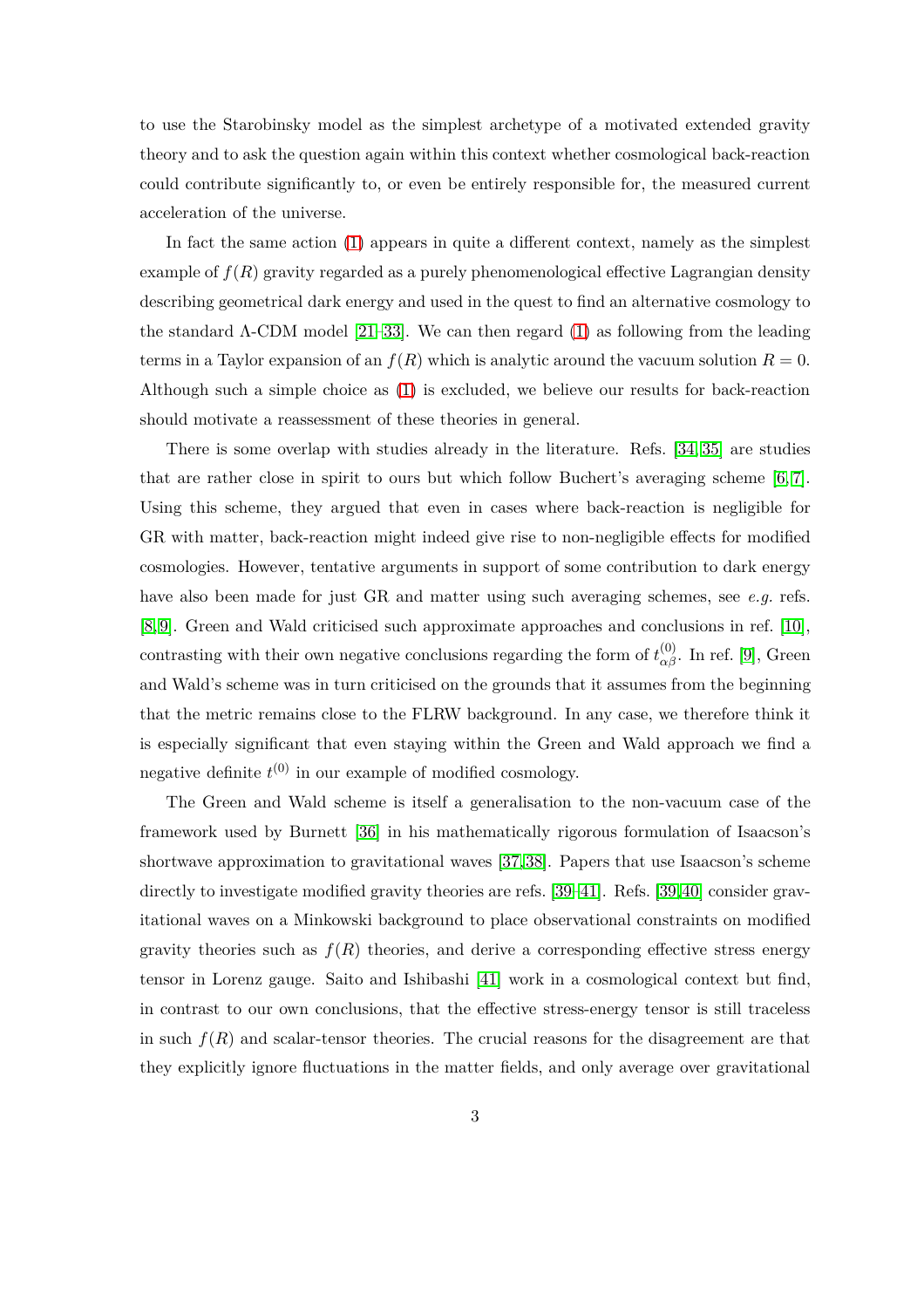fluctuations, whereas we require that the back-reaction has a non-vanishing weak limit from averaging over coupled fluctuations in both matter and gravitational fields. To go into this further and other technical differences we postpone the rest of the comparison to the conclusions.

In the conclusions, we emphasise that while our key technical assumption in the averaging procedure is that the leading non-linear terms from both the Einstein part and the  $R^2$  part remain finite and contribute in the weak limit  $\lambda \to 0$ , nevertheless the effective stress-energy tensor gives sensible results in the limits where only one of these parts dominate. Thus we show that for inhomogeneity length scales *L* that are much longer than the scalaron scale:  $L \gg 1/M$ , the effective stress-energy tensor  $t_{\alpha\beta}^{(0)}$  reduces to the pure Einstein case [\[10\]](#page-20-1) as required.

Also in the conclusions, we discuss further the physical context and implications of our result. One would need to establish if for sensible choices of  $1/M$ ,  $t^{(0)}$  could actually be of the right magnitude and also be approximately constant, if it is to be the sole cause the current acceleration of the universe. As we discuss, this seems unlikely for such a simple model as [\(1\)](#page-2-0), but we hope that the results of our analysis motivate a reassessment of such modified gravity models in general to take into account these back-reaction effects.

The structure of the paper is as follows. In the next section, we set out in detail our technical assumptions, and in particular in what sense we generalise those of Green and Wald [\[10\]](#page-20-1). In sec. [3](#page-8-0) we compute the effective stress-energy tensor and show that its trace part is negative definite. In sec. [4](#page-11-0) we show that the result is diffeomorphism invariant. In sec. [5](#page-12-0) we derive the result in the equivalent scalar-tensor theory, and finally in sec. [6](#page-15-0) we draw our conclusions.

#### **2 The setup**

We adopt the Landau-Lifshitz spacelike sign conventions  $(+,+,+)$  such that the metric has signature  $(- + + +)$ , the Ricci tensor  $R_{\mu\nu} = R^{\alpha}_{\mu\alpha\nu}$ , and

$$
R^{\mu}_{\ \nu\rho\sigma} = 2 \,\partial_{[\rho} \Gamma^{\mu}_{\ \sigma]\nu} + 2 \,\Gamma^{\mu}_{\ \lambda[\rho} \Gamma^{\lambda}_{\ \sigma]\nu} \,, \tag{2}
$$

where the Levi-Civita connection is defined in the usual way

$$
\Gamma^{\mu}_{\ \nu\rho} = \frac{1}{2} g^{\mu\alpha} (\partial_{\nu} g_{\rho\alpha} + \partial_{\rho} g_{\nu\alpha} - \partial_{\alpha} g_{\nu\rho}). \tag{3}
$$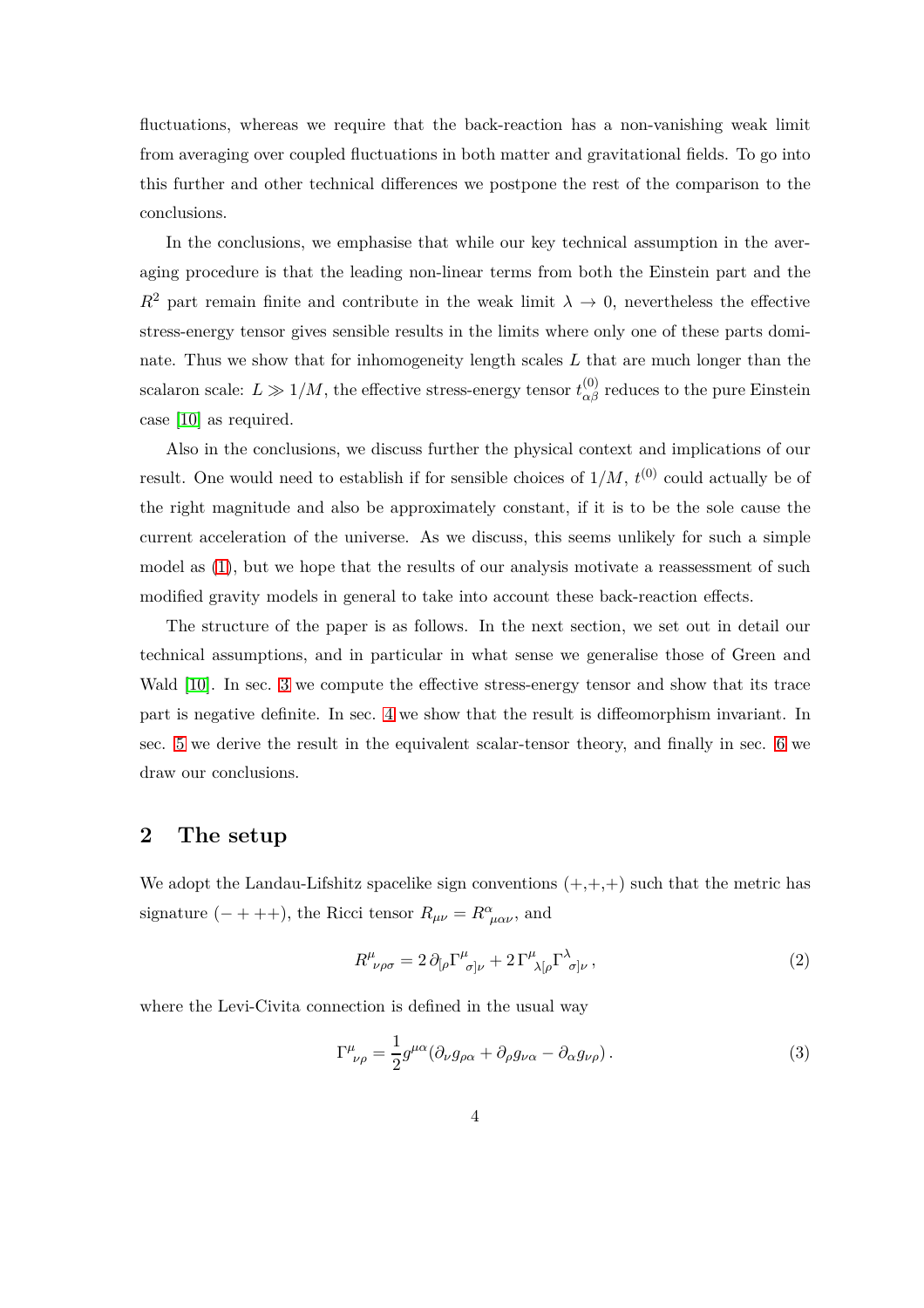Varying [\(1\)](#page-2-0) with respect to the metric, the field equations are

<span id="page-5-3"></span><span id="page-5-1"></span>
$$
\mathcal{G}_{\mu\nu} = \kappa T_{\mu\nu} \,, \tag{4}
$$

where  $\kappa := 8\pi G$  and the Einstein tensor plus Starobinsky corrections are given by

$$
\mathcal{G}_{\mu\nu} := R_{\mu\nu} + \Lambda g_{\mu\nu} - \frac{1}{2} g_{\mu\nu} \left( R + \frac{R^2}{6M^2} \right) + \frac{1}{3M^2} \left( R R_{\mu\nu} - D_{\mu} D_{\nu} R + g_{\mu\nu} D^2 R \right) ,\tag{5}
$$

where  $D_{\mu}$  is the covariant derivative, and  $D^2 := g^{\mu\nu} D_{\mu} D_{\nu}$ .

While the huge variations in mass density in our own universe imply that there are huge variations in space-time derivatives of the metric, we expect that the deviation of the metric itself from FLRW form remains small almost everywhere. In order to model this, we adapt the mathematical conditions imposed in ref.  $[10],$  $[10],$  $[10],$ <sup>1</sup> which are themselves generalisations to the non-vacuum case of the conditions used by Burnett [\[36\]](#page-22-0) in his mathematically rigorous formulation of Isaacson's shortwave approximation to gravitational waves [\[37,](#page-22-1) [38\]](#page-22-2).

For reasons that will become clear later we regard the scalaron mass as dependent on the inhomogeneity parameter  $M \equiv M(\lambda)$ . We can make this generalisation because the rôle of  $\lambda$  is only to parametrise in a coordinate-invariant way a family of solutions to [\(5\)](#page-5-1) chosen by us such that the metric  $g_{\mu\nu}(\lambda, x)$  and matter stress-energy tensor  $T_{\mu\nu}(\lambda, x)$  are jointly smooth in  $\lambda$  and space-time coordinates x. Properties of the inhomogeneity will effectively be parameterised by  $\lambda > 0$ . The metric is taken to converge uniformly (on compact sets) as  $\lambda \to 0$  to a "background metric"  $g_{\mu\nu}^{(0)}(x) := g_{\mu\nu}(0,x)$ , thus encapsulating the notion that the magnitude of the fluctuations in the metric  $h_{\mu\nu}(\lambda, x) := g_{\mu\nu}(\lambda, x) - g_{\mu\nu}^{(0)}(x)$  remain everywhere small (for sufficiently small  $\lambda$ ). In fact we further require that  $h_{\mu\nu}$  is  $O(\lambda)$ .<sup>[2](#page-5-2)</sup> Note that during our analysis we do not however assume any special solution for  $g_{\mu\nu}^{(0)}$ , in particular we do not assume FLRW form.

The matter is taken to satisfy the weak energy condition, *i.e.* for all  $\lambda > 0$  we have

<span id="page-5-4"></span>
$$
T_{\alpha\beta}(\lambda, x)t^{\alpha}(\lambda, x)t^{\beta}(\lambda, x) \ge 0
$$
\n(6)

<span id="page-5-0"></span><sup>&</sup>lt;sup>1</sup>We try to cast the analysis in somewhat less mathematical language, in particular we eschew the explicit use of abstract space-time indices which we could have used throughout. We trust so-inclined readers can put these details back for themselves.

<span id="page-5-2"></span><sup>&</sup>lt;sup>2</sup>For our purposes, this is equivalent to the condition stated in ref. [\[10\]](#page-20-1). Throughout the paper, by a tensor being  $O(\lambda^n)$  strictly we mean that for sufficiently small  $\lambda$ , and on compact sets, its components can be bounded uniformly by a constant times  $\lambda^n$ .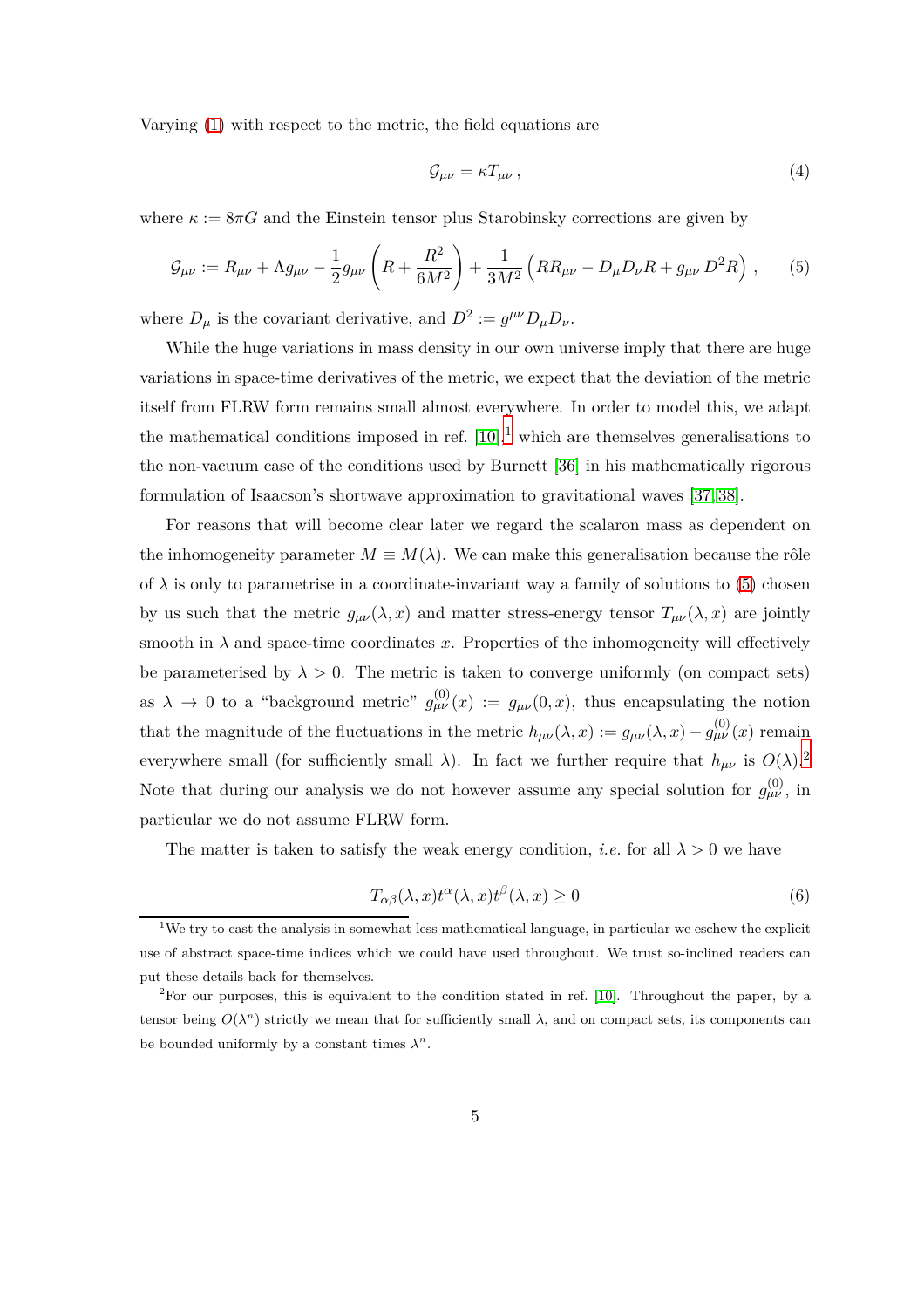for all vector fields  $t^{\alpha}(\lambda, x)$  which are time-like with respect to  $g_{\mu\nu}(\lambda, x)$ . Unlike the metric, the stress-energy tensor is allowed to fluctuate wildly in the sense that it will not converge in the limit  $\lambda \to 0$ .

Thus through the field equations [\(5\)](#page-5-1), space-time derivatives of  $h_{\mu\nu}$  will also not converge in the limit  $\lambda \to 0$ . Introducing the background covariant derivative  $\nabla_{\mu}$ , we can nevertheless impose that first derivatives  $\nabla_{\alpha} h_{\mu\nu}$  are  $O(1)$  (*i.e.* uniformly bounded on compact sets). A simple one-dimensional example is

<span id="page-6-1"></span>
$$
h \sim \lambda \sin(x/\lambda). \tag{7}
$$

Now let  $f^{\alpha\beta\gamma}$  be any smooth tensor field of compact support, then

$$
\int d^4x \sqrt{-g^{(0)}} f^{\alpha\beta\gamma} \nabla_{\alpha} h_{\beta\gamma} = -\int d^4x \sqrt{-g^{(0)}} \nabla_{\alpha} f^{\alpha\beta\gamma} h_{\beta\gamma} \to 0 \quad \text{as} \quad \lambda \to 0. \tag{8}
$$

This integral amounts to averaging over the finite amplitude, but infinitesimally small distance features that remain in  $\nabla_{\alpha}h_{\mu\nu}$  as  $\lambda \to 0$ . Since the result is zero for any such test tensor field  $f^{\alpha\beta\gamma}$ , we say that  $\nabla_{\alpha}h_{\beta\gamma}$  converges weakly to zero and write:

<span id="page-6-0"></span>
$$
\nabla_{\alpha} h_{\beta \gamma} = 0.
$$
\n(9)

More generally a tensor  $A_{\mu\nu}$  converges weakly to its 'average' tensor  $B_{\mu\nu}$ , which we express as  $A_{\mu\nu\cdots}$  =  $B_{\mu\nu\cdots}$ , if

$$
\lim_{\lambda \to 0} \int d^4x \sqrt{-g^{(0)}} f^{\alpha \beta \cdots} A_{\alpha \beta \cdots}(\lambda) = \int d^4x \sqrt{-g^{(0)}} f^{\alpha \beta \cdots} B_{\alpha \beta \cdots}
$$
 (10)

for any smooth  $f^{\mu\nu\cdots}$  of compact support.

If  $C_{\mu\nu}$ <sup>\*</sup> is another tensor that converges weakly to the same average tensor, then as we will see, we will find it useful to write

<span id="page-6-3"></span>
$$
A_{\mu\nu\cdots} =_{weak} C_{\mu\nu\cdots}, \qquad (11)
$$

where we then effectively regard the average tensor as defined by the weak limit of  $C_{\mu\nu}$ ...

The final mathematical condition we take from ref. [\[10\]](#page-20-1) is that the weak limit of

<span id="page-6-2"></span>
$$
\nabla_{\alpha} h_{\mu\nu} \nabla_{\beta} h_{\rho\sigma} \tag{12}
$$

exists, this being a smooth tensor field  $\mu_{\alpha\beta\mu\nu\rho\sigma}$ . It is such terms that are responsible for giving the effective stress energy tensor found by Green and Wald. These set of conditions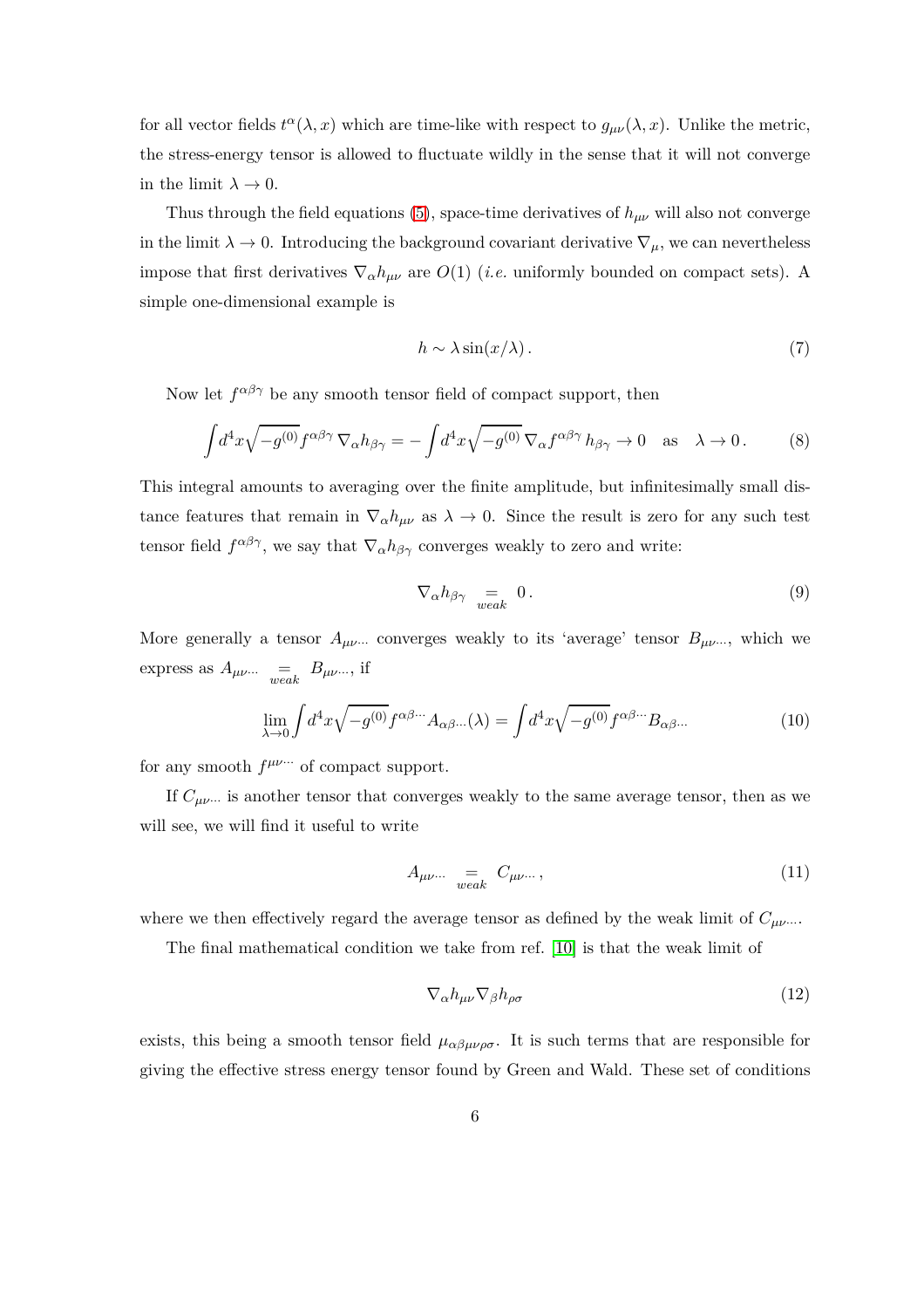allow us to isolate the leading non-trivial back-reaction coming from *hµν* in Einstein's part of the equations [\(5\)](#page-5-1), within a mathematically precise framework. Note that as a consequence of all these conditions,

$$
\nabla_{\alpha} \left( h_{\mu\nu} \nabla_{\beta} h_{\rho\sigma} \right) = \n\underset{weak}{=} 0, \tag{13}
$$

since after integrating by parts the total covariant derivative onto the test tensor field the remaining parts are  $O(\lambda)$ . This allows us to place both covariant derivatives on either  $h_{\alpha\beta}$ (keeping track of signs of course). Furthermore they can be placed in either order since the commutator  $[\nabla_{\alpha}, \nabla_{\beta}]$  will just yield background curvature terms, leaving terms of  $O(\lambda^2)$ .

The Starobinsky corrections to [\(5\)](#page-5-1) however have the potential to spoil all this since after weak averaging we are left with terms of the form

<span id="page-7-0"></span>
$$
\frac{1}{M^2} \nabla_{\alpha} \nabla_{\beta} h_{\mu\nu} \nabla_{\gamma} \nabla_{\delta} h_{\rho\sigma} , \qquad (14)
$$

which we can expect to be unbounded as  $\lambda \to 0$ . It is for this reason we take M to depend on *λ*. We then require that [\(14\)](#page-7-0) is *O*(1) and that its weak limit exists and is a smooth tensor field.<sup>[3](#page-7-1)</sup> We similarly see that in these terms we have the freedom to place the covariant derivatives on either *hαβ* and in any order.

In this way we will isolate in a mathematically controlled way the leading non-trivial back-reaction coming from the both Einstein's part of the equation [\(5\)](#page-5-1) and the Starobinsky corrections together. The difference

<span id="page-7-2"></span>
$$
\delta\left[\mathcal{G}_{\mu\nu}\right] = \mathcal{G}_{\mu\nu} - \mathcal{G}^{(0)}_{\mu\nu} \tag{15}
$$

(where here and later the superscript <sup>(0)</sup> indicates that  $g_{\alpha\beta}$  is replaced by the background metric), is actually unbounded in the limit  $\lambda \to 0$ . However the problem lies only in the linearised parts which on weak averaging vanish, similarly to [\(9\)](#page-6-0). Thus we will find that [\(15\)](#page-7-2) has a non-vanishing weak limit, which we view as an effective correction to the stress-energy:

<span id="page-7-4"></span><span id="page-7-3"></span>
$$
\delta\left[\mathcal{G}_{\mu\nu}\right]_{weak} = -\kappa t_{\mu\nu}^{(0)}.
$$
\n(16)

The equation of motion which we now write as

$$
\mathcal{G}^{(0)}_{\mu\nu} + \delta \left[ \mathcal{G}_{\mu\nu} \right] = \kappa T_{\mu\nu} \,, \tag{17}
$$

<span id="page-7-1"></span><sup>&</sup>lt;sup>3</sup>For example using [\(7\)](#page-6-1), we would achieve this with  $M = m/\lambda$  for some constant *m*. Note that as in ref. [\[10\]](#page-20-1) we are making the presumably mild assumption that such families of solutions exist. This was further explored in [\[11\]](#page-20-2). The only changes to the requirements on our set of solutions are the new equations of motion [\(4](#page-5-3)[,5\)](#page-5-1) and this extra condition.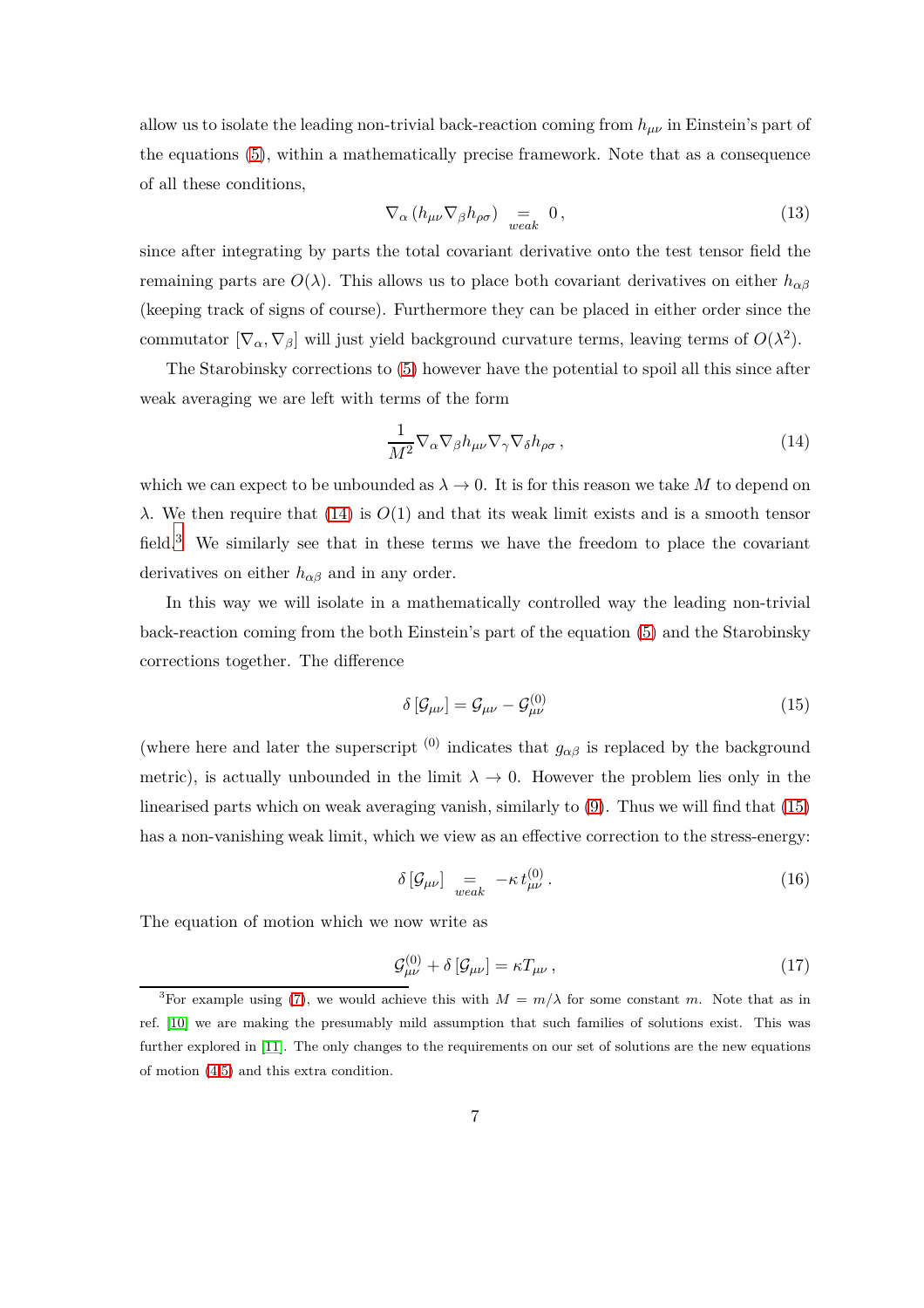holds for all  $\lambda$ . We see that  $T_{\mu\nu}$  is therefore also unbounded in the limit  $\lambda \to 0$ . But since by assumption the left hand side has a weak limit, we have as in ref. [\[10\]](#page-20-1), that  $T_{\mu\nu}$  must also have a weak limit  $T_{\mu\nu}^{(0)}$ . Crucial use will be made of the assumption that  $T_{\mu\nu}$  satisfies the weak energy condition since the property [\(6\)](#page-5-4) is required to prove that

<span id="page-8-1"></span>
$$
h_{\alpha\beta}T_{\mu\nu} = 0.
$$
 (18)

As in ref. [\[10\]](#page-20-1), this follows from the lemma proved there that  $A(\lambda)B(\lambda) = A(0)B(0)$ if *A* is a smooth tensor field converging uniformly on compact sets to  $A(0)$  and *B* is a non-negative smooth function converging weakly to *B*(0).

We will raise and lower indices using  $g_{\alpha\beta}^{(0)}$ . Utilising the freedom to move background covariant derivatives about, it is convenient to define

$$
R^{(1)}_{\mu\alpha\nu\beta} := -2\nabla_{[\mu|}\nabla_{[\nu}h_{\beta]|\alpha]},\tag{19}
$$

this being the linearised Riemann tensor. From this we have also the linearised Ricci tensor

$$
R^{(1)}_{\mu\nu} := \frac{1}{2} \left( 2 \nabla_{\alpha} \nabla_{(\mu} h_{\nu)}{}^{\alpha} - \Box h_{\mu\nu} - \nabla_{\mu} \nabla_{\nu} h \right) , \qquad (20)
$$

where we define  $\Box := g^{(0)}{}^{\alpha\beta}\nabla_\alpha\nabla_\beta$  and  $h = h^{\alpha}{}_{\alpha}$ , and the linearised Ricci scalar

$$
R^{(1)} := \nabla^{\alpha} \nabla^{\beta} h_{\alpha\beta} - \Box h \,. \tag{21}
$$

As will be seen in sec. [4,](#page-11-0)  $R^{(1)}_{\mu\nu\alpha\beta}$  and its contractions are effectively diffeomorphism invariant when they appear in appropriate expressions in the weak limit.

### <span id="page-8-0"></span>**3 The calculation**

We have everything now in place to present the details of the calculation. The difference between the full connection and background connection is the tensor

$$
C^{\mu}_{\ \nu\rho} = \frac{1}{2} g^{\mu\alpha} (\nabla_{\nu} h_{\rho\alpha} + \nabla_{\rho} h_{\nu\alpha} - \nabla_{\alpha} h_{\nu\rho}). \tag{22}
$$

Thus the Ricci tensor splits up as follows

$$
R_{\mu\nu} = R_{\mu\nu}^{(0)} - 2\nabla_{[\mu}C^{\alpha}_{\ \alpha]\nu} + 2C^{\alpha}_{\ \nu[\mu}C^{\beta}_{\ \beta]\alpha}.
$$
 (23)

To the order in which we are working, we can consistently neglect all but the first power of  $h_{\alpha\beta}$  in the inverse metric:

<span id="page-8-2"></span>
$$
g^{\mu\nu}(\lambda, x) = g^{\mu\nu}(0, x) - h^{\mu\nu}(\lambda, x) + O(h^2).
$$
 (24)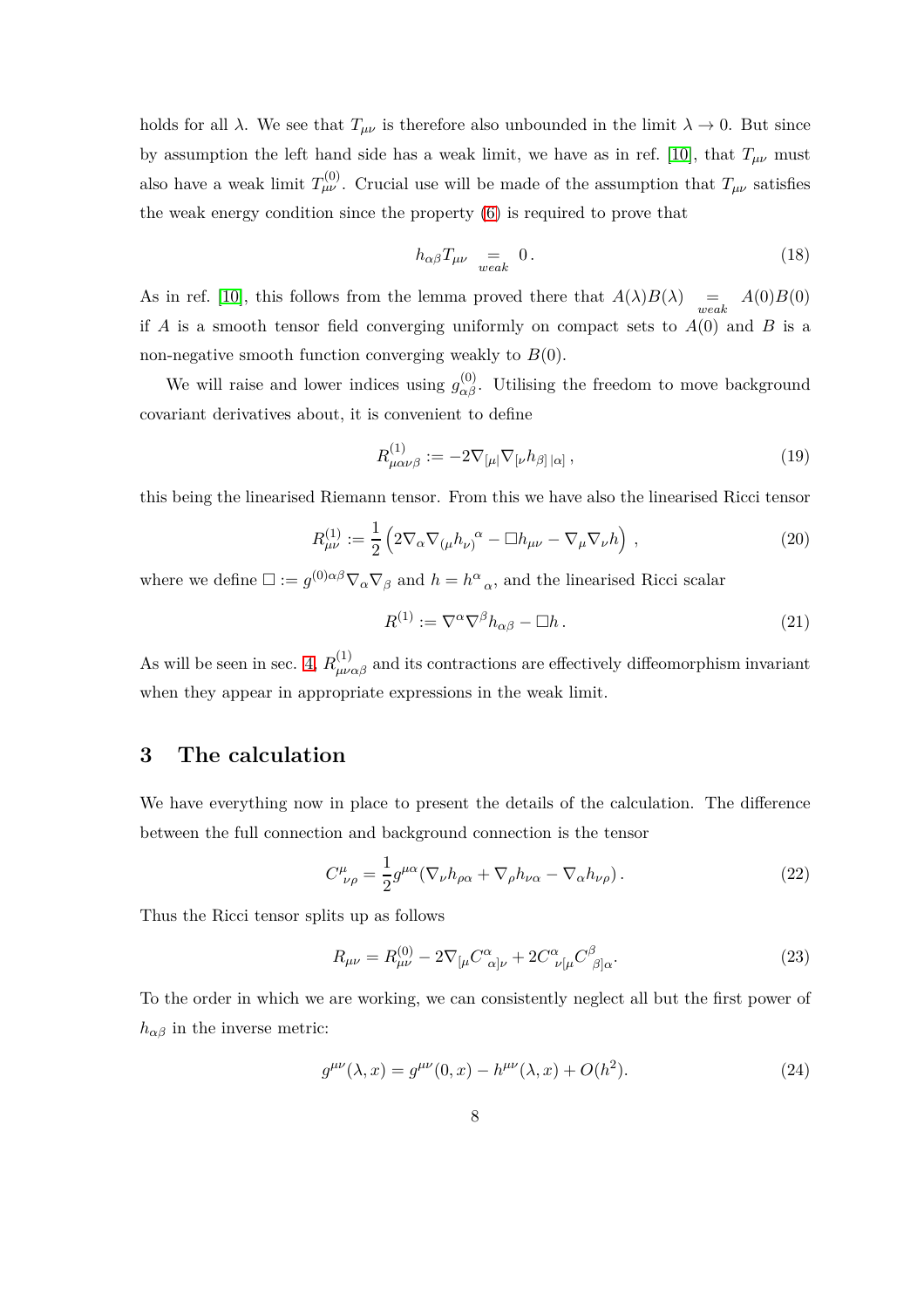In [\(16\)](#page-7-3), terms with only one  $h_{\alpha\beta}$  have zero weak limit, leaving terms with two  $h_{\alpha\beta}$  as the only contribution to the averaged back-reaction. We thus obtain the same intermediate<sup>[4](#page-9-0)</sup> result from the Einstein parts of [\(16\)](#page-7-3) as Green and Wald [\[10\]](#page-20-1):

<span id="page-9-3"></span>
$$
\kappa t_{\mu\nu}^{E} = \frac{1}{8} g_{\mu\nu}^{(0)} \left( -\mu_{\alpha}^{\alpha}{}_{\beta\gamma}^{\beta\gamma} - \mu_{\alpha}^{\alpha}{}_{\beta}^{\beta}{}_{\gamma} + 2\mu_{\alpha}^{\alpha}{}_{\beta}^{\beta}{}_{\gamma} \right) + \frac{1}{2} \mu_{\mu\alpha\nu\beta}^{\alpha\beta} - \frac{1}{2} \mu_{\alpha\mu}^{\alpha}{}_{\nu\beta}^{\beta} + \frac{1}{4} \mu_{\mu\nu}^{\alpha\beta}{}_{\alpha\beta}^{\beta} - \frac{1}{2} \mu_{(\mu\nu)\alpha}^{\alpha}{}_{\beta}^{\beta} + \frac{3}{4} \mu_{\alpha\mu\nu}^{\alpha}{}_{\beta}^{\beta} - \frac{1}{2} \mu_{\mu\nu\alpha\beta}^{\alpha} ,
$$
 (25)

where recall  $\mu_{\alpha\beta\mu\nu\rho\sigma}$  was introduced through [\(12\)](#page-6-2). This can alternatively be written in a more convenient way for us as

$$
\kappa t_{\mu\nu}^{E} \quad = \frac{1}{2} h^{\alpha\beta} R_{\mu\alpha\nu\beta}^{(1)} + \frac{3}{4} h_{\mu\nu} R^{(1)} - R_{\alpha(\mu}^{(1)} h_{\nu)}^{\alpha} - \frac{1}{8} g_{\mu\nu}^{(0)} \left( h R^{(1)} + 2 h^{\alpha\beta} R_{\alpha\beta}^{(1)} \right) \tag{26}
$$

in the sense of [\(11\)](#page-6-3). Similarly, forming differences as in [\(15\)](#page-7-2), the terms from the Starobinsky parts of the field equation that survive weak averaging are

<span id="page-9-4"></span>
$$
\delta \left[ R_{\mu\nu} R \right] / M^2 \quad \underset{weak}{=} \quad R_{\mu\nu}^{(1)} R^{(1)} / M^2 \,, \tag{27}
$$

$$
\delta \left[ g_{\mu\nu} R^2 \right] / M^2 \quad \underset{weak}{=} \quad g_{\mu\nu}^{(0)} R^{(1)^2} / M^2 \,, \tag{28}
$$

$$
\delta \left[ D_{\mu} D_{\nu} R \right] / M^2 \quad \underset{weak}{=} \quad \frac{1}{2} \left( 2R_{\mu\nu}^{(1)} + \nabla_{\mu} \nabla_{\nu} h \right) R^{(1)} / M^2 \,, \tag{29}
$$

<span id="page-9-2"></span>
$$
\delta \left[ g_{\mu\nu} D^2 R \right] / M^2 \quad = \quad \left( \Box h_{\mu\nu} - \frac{1}{2} g_{\mu\nu}^{(0)} \Box h \right) R^{(1)} / M^2 \,. \tag{30}
$$

Combining and simplifying, we can write the averaged contribution to the back-reaction from the Starobinsky terms as

$$
\kappa t_{\mu\nu}^{S} \underset{weak}{=} \frac{R^{(1)}}{3M^2} \left( \frac{1}{2} g_{\mu\nu}^{(0)} \Box h - \Box h_{\mu\nu} + \frac{1}{2} \nabla_{\mu} \nabla_{\nu} h + \frac{1}{4} g_{\mu\nu}^{(0)} R^{(1)} \right) . \tag{31}
$$

The weak energy condition, through [\(18\)](#page-8-1), leads to a crucial constraint, which we refer to as a "zero tensor". This encodes information from the total derivative single  $h_{\alpha\beta}$  terms which have so far been discarded. The most general zero tensor can be obtained by first moving to the Ricci form. The trace of [\(5\)](#page-5-1) is

<span id="page-9-1"></span>
$$
4\Lambda - R + \frac{D^2 R}{M^2} = \kappa T,\tag{32}
$$

therefore we can eliminate either *R* or  $D^2R/M^2$ . These then yield two related Ricci forms, which in turn yield two related forms for the zero tensor upon multiplication by  $h_{\rho\sigma}$  and

<span id="page-9-0"></span> $<sup>4</sup>i.e.$  before simplification using the Ricci form of Einstein's equations.</sup>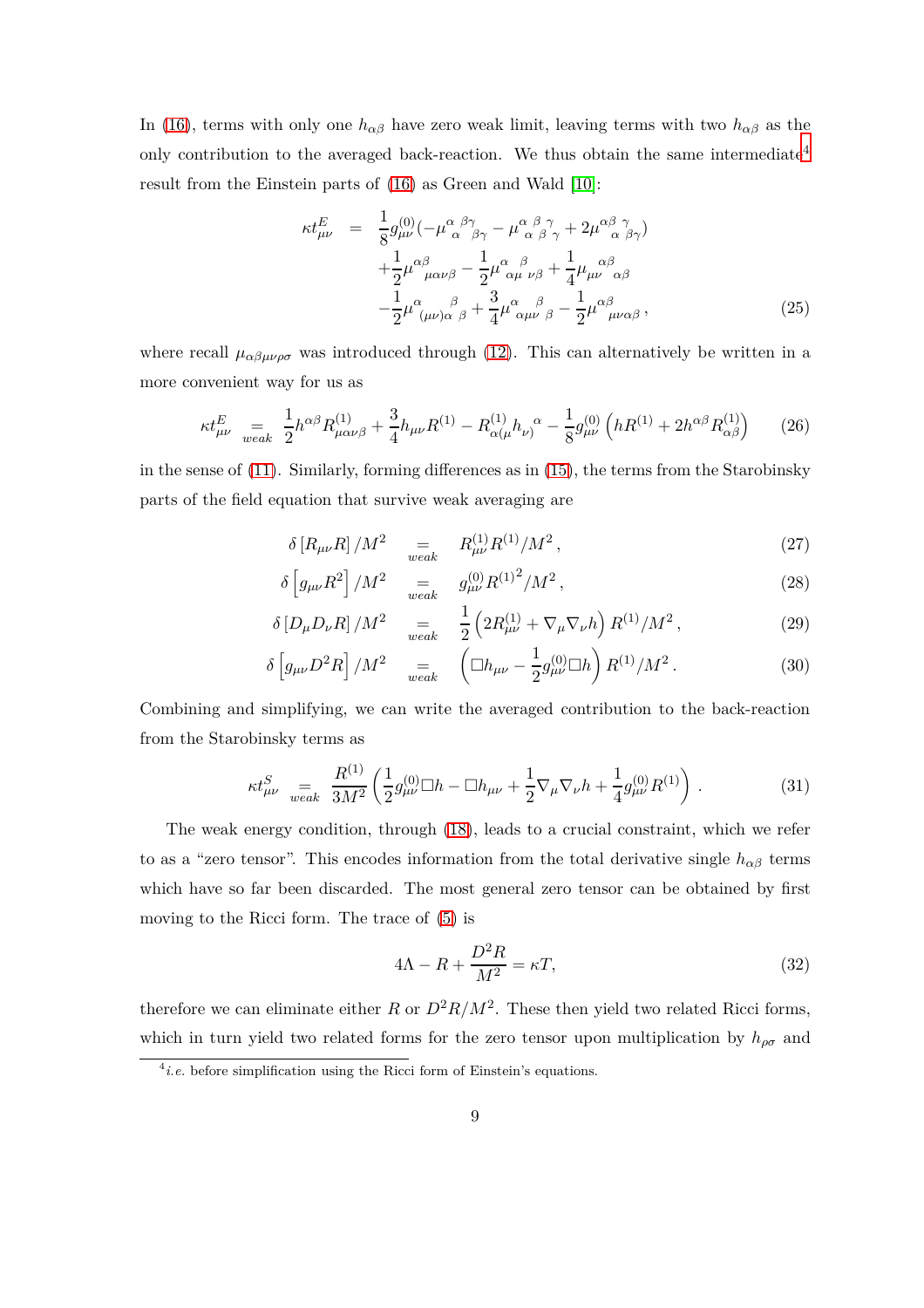weak averaging. These are

<span id="page-10-0"></span>
$$
h_{\rho\sigma}R_{\mu\nu}^{(1)} - \frac{g_{\mu\nu}^{(0)}}{6M^2} \Box h_{\rho\sigma}R^{(1)} - \frac{1}{3M^2} (\nabla_{\mu}\nabla_{\nu}h_{\rho\sigma})R^{(1)} = 0
$$
 (33)

<span id="page-10-1"></span>and

$$
h_{\rho\sigma}R_{\mu\nu}^{(1)} - \frac{g_{\mu\nu}^{(0)}}{6}h_{\rho\sigma}R^{(1)} - \frac{1}{3M^2}(\nabla_{\mu}\nabla_{\nu}h_{\rho\sigma})R^{(1)} = 0.
$$
 (34)

<span id="page-10-4"></span>As with the Ricci forms, we can obtain one from the other by back substitution of the trace (over *µν*):

$$
R^{(1)}\left(1-\frac{\Box}{M^2}\right)h_{\rho\sigma} = 0.
$$
 (35)

Up to a factor this is also the difference of the two equations [\(33\)](#page-10-0) and [\(34\)](#page-10-1), and of course it also follows directly from multiplying [\(32\)](#page-9-1) by  $h_{\alpha\beta}$  and taking the weak limit. Equation [\(33\)](#page-10-0) is good for converting 2-derivative expressions into 4-derivative expressions and [\(34\)](#page-10-1) is good for the opposite. Indeed all the  $O(h^2)$  4-derivative expressions we found can be converted into 2-derivative expressions using [\(34\)](#page-10-1). This exchange may seem counter-intuitive, but if the Einstein-Hilbert term existed in isolation, its contributions to the zero tensors would average to zero, similarly for the Starobinsky terms. In our case we have the terms from the two parts added together; neither of them average to zero separately but influence each other as should be expected.

We can use [\(34\)](#page-10-1) now to rewrite [\(31\)](#page-9-2) in 2-derivative form. Doing this, we get

$$
\kappa t_{\mu\nu}^{S} \underset{weak}{=} \frac{1}{2} h R_{\mu\nu}^{(1)} + \frac{g_{\mu\nu}^{(0)}}{4} h^{\alpha\beta} R_{\alpha\beta}^{(1)} - \frac{1}{3} h_{\mu\nu} R^{(1)} - \frac{g_{\mu\nu}^{(0)}}{24} h R^{(1)}.
$$
 (36)

We then add this to the contribution from the Einstein-Hilbert terms in equations [\(26\)](#page-9-3) to get the overall stress-energy tensor in 2-derivative form, which is

$$
\kappa t_{\mu\nu}^{(0)} \underset{weak}{=} \frac{1}{2} h^{\alpha\beta} R_{\mu\alpha\nu\beta}^{(1)} - R_{\alpha(\mu}^{(1)} h_{\nu)}^{\ \alpha} + \frac{5}{12} h_{\mu\nu} R^{(1)} + \frac{1}{2} h R_{\mu\nu}^{(1)} - \frac{1}{6} g_{\mu\nu}^{(0)} h R^{(1)} \tag{37}
$$

The trace of this is clearly

<span id="page-10-6"></span><span id="page-10-5"></span><span id="page-10-3"></span>
$$
\kappa t^{(0)} = \frac{1}{4} h R^{(1)} - \frac{1}{2} h^{\alpha \beta} R^{(1)}_{\alpha \beta},
$$
\n(38)

which is almost trivially diffeomorphism invariant. The overall weak-averaged effective stress-energy tensor will be shown to be diffeomorphism invariant in the next section. We can convert the trace back into 4-derivative form using [\(33\)](#page-10-0) and get

<span id="page-10-2"></span>
$$
\kappa t^{(0)} = \frac{R^{(1)^2}}{6M^2}.
$$
\n(39)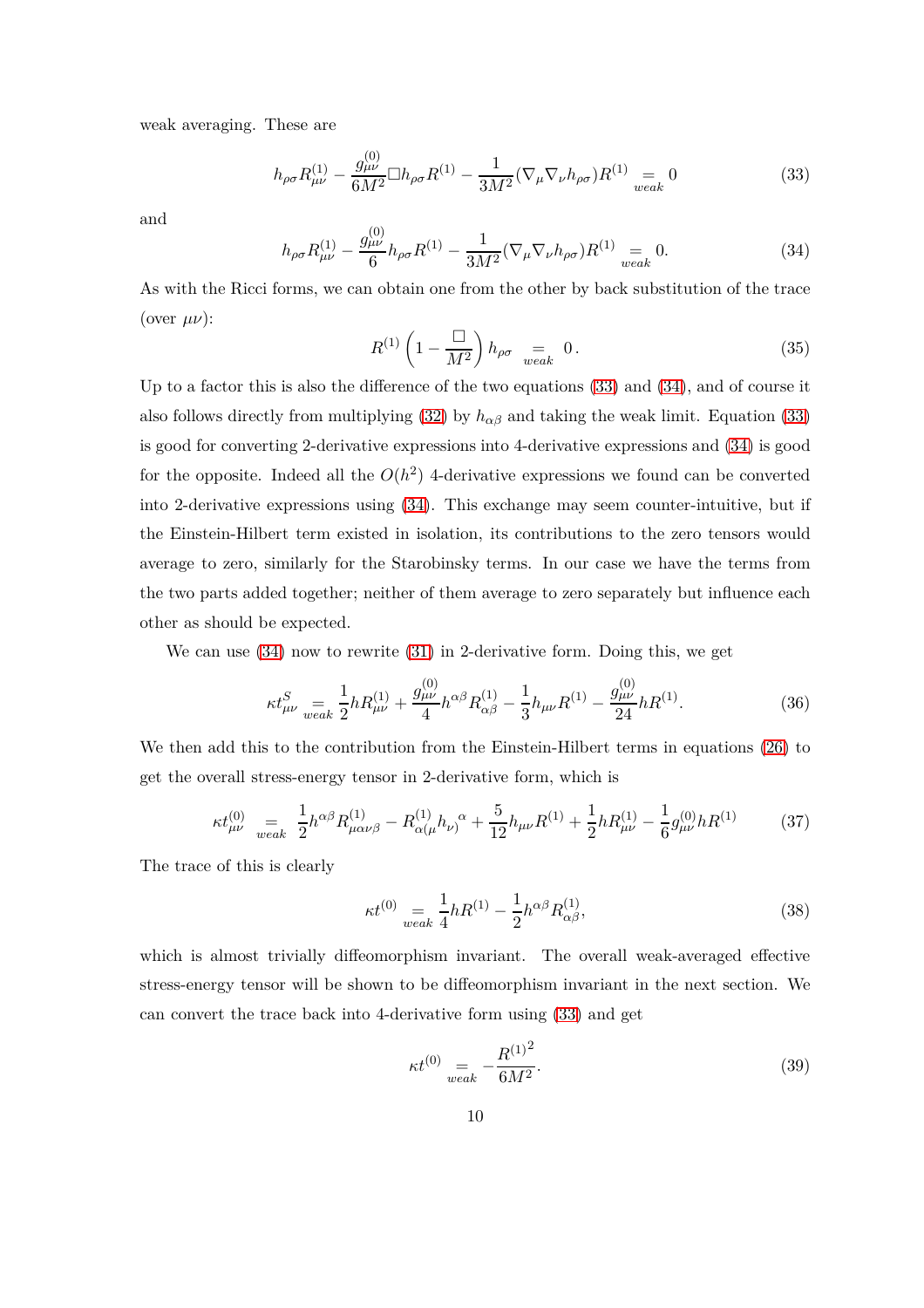This form will not only make the diffeomorphism invariance of the trace more obvious, but also shows that it is negative definite. We can split the effective stress-energy tensor into traceless and pure trace parts as follows

$$
t_{\mu\nu}^{(0)} = \underbrace{t_{\mu\nu}^{(0)} - \frac{1}{4}g_{\mu\nu}^{(0)}t^{(0)}}_{\text{traceless}} + \underbrace{\frac{1}{4}g_{\mu\nu}^{(0)}t^{(0)}}_{\text{pure trace}}.
$$
 (40)

<span id="page-11-0"></span>The pure trace term has the correct sign to mimic a positive cosmological constant, in accordance with observation of an accelerating universe.

### **4 Diffeomorphism invariance**

For our result to be physically meaningful, it should also be diffeomorphism invariant. The infinitesimal diffeomorphism transformation can be taken to be the first order result in an expansion in *hαβ*:

<span id="page-11-1"></span>
$$
h_{\mu\nu} \to h_{\mu\nu} + 2\nabla_{(\mu}\xi_{\nu)}.\tag{41}
$$

Strictly speaking we should write the vector field as  $\xi_\alpha(x) = \epsilon \tilde{\xi}_\alpha(x)$ , where  $\epsilon$  is vanishingly small, and where for small  $\lambda$ ,  $\tilde{\xi}_{\alpha}$  is  $O(\lambda^2)$  and  $\nabla_{\alpha} \tilde{\xi}_{\beta}$  is  $O(\lambda)$ . It is these latter properties that allow us to restrict to the first order in the weak limit since we can consistently neglect the higher order corrections in  $h_{\alpha\beta}$  to this expression when using it in weak limits, for similar reasons to the neglect of powers in [\(24\)](#page-8-2).

Within expressions that have a weak limit, and utilising the fact that background covariant derivatives then effectively commute,  $R_{\mu\nu\alpha\beta}^{(1)}$  and thus also its traces, can be seen trivially to be invariant under the above transformation [\(41\)](#page-11-1). It immediately follows that the trace [\(39\)](#page-10-2) of the effective stress energy tensor is also invariant. To show that the overall weak-averaged effective stress-energy tensor is diffeomorphism invariant, we must make use of a zero tensor. First, we take [\(34\)](#page-10-1) and antisymmetrise in the indices  $[\mu, \rho]$  and  $[\nu, \sigma]$  to get

$$
\frac{1}{6}g_{\lbrack\mu\rbrack\lbrack\nu}^{(0)}h_{\sigma\rbrack\rbrack\rho\rbrack}R^{(1)} - h_{\lbrack\rho\rbrack\lbrack\sigma}R^{(1)}_{\nu\rbrack\lbrack\mu\rbrack} \underset{weak}{=} -\frac{R^{(1)}}{3M^2} \nabla_{\lbrack\mu\rbrack} \nabla_{\lbrack\nu} h_{\sigma\rbrack\rvert\rho\rbrack} = \frac{1}{6M^2}R^{(1)}R^{(1)}_{\mu\rho\nu\sigma}.
$$
 (42)

Under diffeomorphisms [\(41\)](#page-11-1), the right-hand side is invariant in the weak limit, leaving

$$
\nabla_{(\rho}\xi_{\sigma)}R_{\mu\nu}^{(1)} + \nabla_{(\mu}\xi_{\nu)}R_{\rho\sigma}^{(1)} - \nabla_{(\mu}\xi_{\sigma)}R_{\nu\rho}^{(1)} - \nabla_{(\nu}\xi_{\rho)}R_{\mu\sigma}^{(1)} =\n \frac{g_{\mu\nu}^{(0)}}{6}\n \nabla_{(\rho}\xi_{\sigma)}R^{(1)} + \frac{g_{\rho\sigma}^{(0)}}{6}\n \nabla_{(\mu}\xi_{\nu)}R^{(1)} - \frac{g_{\mu\sigma}^{(0)}}{6}\n \nabla_{(\nu}\xi_{\rho)}R^{(1)} - \frac{g_{\nu\rho}^{(0)}}{6}\n \n \nabla_{(\mu}\xi_{\sigma)}R^{(1)}.
$$
\n(43)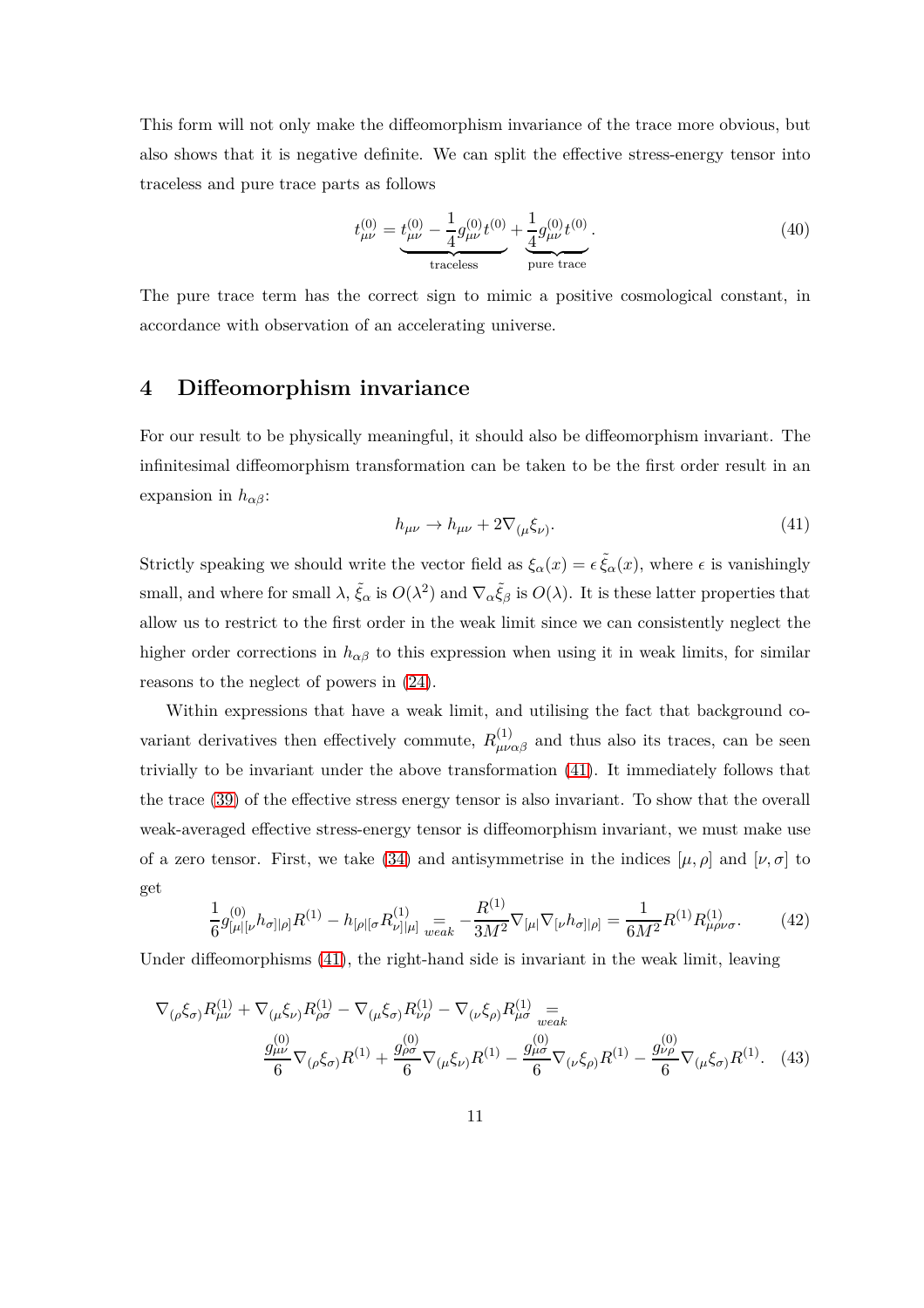To create a useful rank two zero tensor from this, we contract  $\rho$  and  $\sigma$  using the background metric to get

<span id="page-12-1"></span>
$$
\frac{g_{\mu\nu}^{(0)}}{6} \nabla_{\alpha} \xi^{\alpha} R^{(1)} \underset{weak}{=} \nabla_{\alpha} \xi^{\alpha} R^{(1)}_{\mu\nu} + \frac{2}{3} \nabla_{(\mu} \xi_{\nu)} R^{(1)} - \nabla_{(\mu} \xi_{\alpha} R^{(1)}_{\ |\nu)}{}^{\alpha} - \nabla_{\alpha} \xi_{(\mu} R^{(1)}_{\nu)}{}^{\alpha}.
$$
 (44)

The naïve gauge transformation of  $(37)$  is

$$
\kappa \,\delta t^{(0)}_{\mu\nu} \quad = \quad \frac{g^{(0)}_{\mu\nu}}{3} \xi^{\alpha} \nabla_{\alpha} R^{(1)} - \frac{1}{3} \xi_{(\mu} \nabla_{\nu)} R^{(1)} - \xi_{\alpha} \Box \nabla_{(\mu} h_{\nu)}^{\alpha} \n+ \xi_{\alpha} \nabla_{\beta} \nabla_{\mu} \nabla_{\nu} h^{\alpha\beta} - \xi^{\alpha} \nabla_{\alpha} \nabla_{\beta} \nabla_{(\mu} h_{\nu)}^{\beta} + \xi_{\alpha} \nabla^{\alpha} \Box h_{\mu\nu}.
$$
\n(45)

Substituting [\(44\)](#page-12-1) into the first term in the above equation and cancelling terms leaves  $\delta t_{\mu\nu}^{(0)}$  equal to zero. Thus the effective stress-energy tensor is invariant under linearized diffeomorphisms using this averaging proceedure.

## <span id="page-12-0"></span>**5 Scalar-tensor theory**

An alternative description of  $f(R)$  gravity is scalar-tensor gravity. By deriving the effective stress-energy tensor in both descriptions, we are able to check the consistency of our approach. The action for scalar-tensor theory in Jordan frame, assuming the Brans-Dicke parameter to be zero, can be written as

<span id="page-12-2"></span>
$$
S = \int d^4x \sqrt{-g} \left[ \frac{1}{2\kappa} \left( \phi R - V(\phi) - 2\Lambda \right) + \mathcal{L}_{matter} \right],\tag{46}
$$

where  $\phi$  is a dimensionless scalar. We set  $V(\phi)$  to have its minimum at zero by separating out the cosmological constant from the potential. The metric field equation is

$$
\phi\left(R_{\mu\nu} - \frac{1}{2}g_{\mu\nu}R\right) + g_{\mu\nu}\Lambda = \kappa T_{\mu\nu} + \left(D_{\mu}D_{\nu} - g_{\mu\nu}D^2\right)\phi - \frac{1}{2}g_{\mu\nu}V(\phi). \tag{47}
$$

Varying  $\phi$  in [\(46\)](#page-12-2) gives  $R = V'(\phi)$  which, combined with the trace of above, gives us the scalar field equation

<span id="page-12-5"></span><span id="page-12-4"></span>
$$
3D^2\phi = \kappa T + \phi V'(\phi) - 2V(\phi) - 4\Lambda.
$$
\n(48)

<span id="page-12-3"></span>The scalar-tensor theory is equivalent to  $f(R)$  gravity under the Legendre transformation  $f(R) = \phi R - V(\phi)$ . Starting with  $f(R) = R + \frac{1}{6M^2}R^2$ , the scalar potential in scalar-tensor theory is then

$$
V(\phi) = \frac{3M^2}{2} (\phi - 1)^2.
$$
 (49)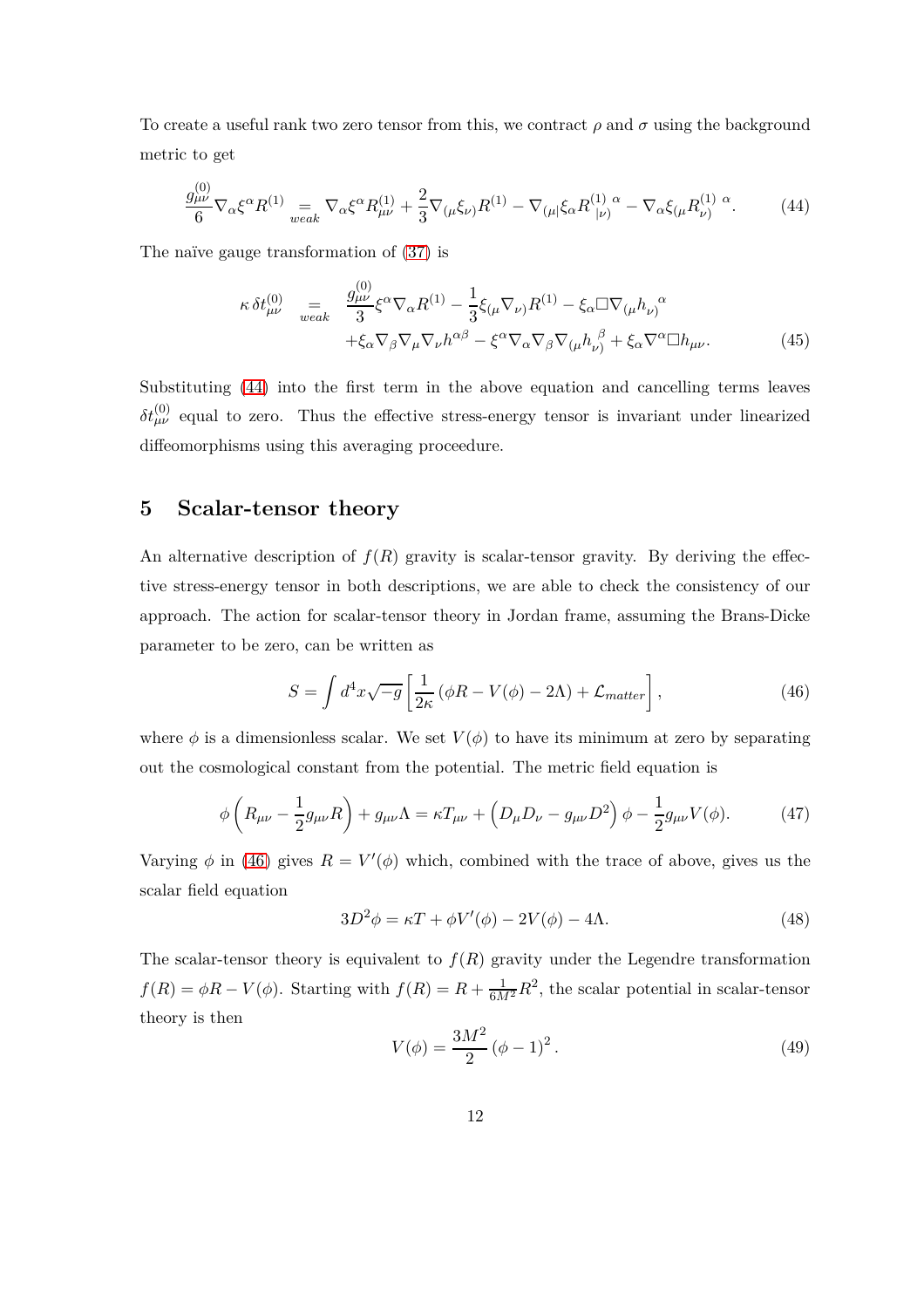We approach averaging and perturbation theory in the same way as before, but now we include perturbations in the scalar field as well,

<span id="page-13-1"></span>
$$
\phi(x,\lambda) = \phi_0(x) + \phi_p(x,\lambda),\tag{50}
$$

such that  $\phi(x, \lambda) \to \phi_0(x)$  as  $\lambda \to 0$ . In the Starobinsky case

$$
\phi = f'(R) = 1 + \frac{R}{3M^2}.\tag{51}
$$

Since we take  $1/M$  to be  $O(\lambda)$ , we see that we have simply

<span id="page-13-2"></span>
$$
\phi_0 = 1,\tag{52}
$$

<span id="page-13-0"></span>and

$$
\phi_p(x,\lambda) = \frac{R}{3M^2},\tag{53}
$$

where  $\phi_p$  is  $O(\lambda)$ . We will call  $\phi_0$  the background field and  $\phi_p$  the perturbation, however note that from [\(53\)](#page-13-0),  $\phi_p$  has a piece also dependent on the background curvature  $R^{(0)}$  which however is forced to vanish as a result of  $M(\lambda) \to \infty$ .

Consistently with [\(53\)](#page-13-0) we require that  $\nabla_{\mu} \phi_p$  is *O*(1). From [\(14\)](#page-7-0) we already have that

<span id="page-13-3"></span>
$$
\phi_p \nabla_\mu \nabla_\nu h_{\rho \sigma} \tag{54}
$$

has a weak limit which is a smooth tensor field. Substituting  $(50)$ ,  $(52)$  and  $(53)$ , into  $(49)$ , we see that  $V(\phi)$  is  $O(1)$  and has a weak limit which is a smooth non-negative scalar field, which we name  $V_p(x)$ . Recalling that the matter stress-energy tensor is precisely the same as the one previously, we have shown that everything in the metric field equation [\(47\)](#page-12-4) has a well-defined weak limit.

In the general case, using a general positive semi-definite potential  $V(\phi)$ , it is then natural to assume that  $V(\phi)$  and terms such as [\(54\)](#page-13-3) have a weak limit. Similarly to the derivation of [\(18\)](#page-8-1), we then deduce that  $h_{\rho\sigma}V(\phi)$  has vanishing weak limit. In [\(47\)](#page-12-4) we have then ensured that everything apart from  $T_{\mu\nu}$  has a weak limit. As below [\(17\)](#page-7-4) this allows us to deduce that  $T_{\mu\nu}$  also has a weak limit. Similarly, from the scalar field equation [\(48\)](#page-12-5) we then see that  $\phi V'(\phi)$  also has a weak limit; in the Starobinsky case, using [\(50\)](#page-13-1), [\(52\)](#page-13-2), [\(53\)](#page-13-0), and [\(49\)](#page-12-3), this is of course clear directly.

When constructing zero tensors, we follow the same procedure as in the  $f(R)$  case. The trace of the metric field equation is

$$
-\phi R = \kappa T - 3D^2 \phi - 2V - 4\Lambda,\tag{55}
$$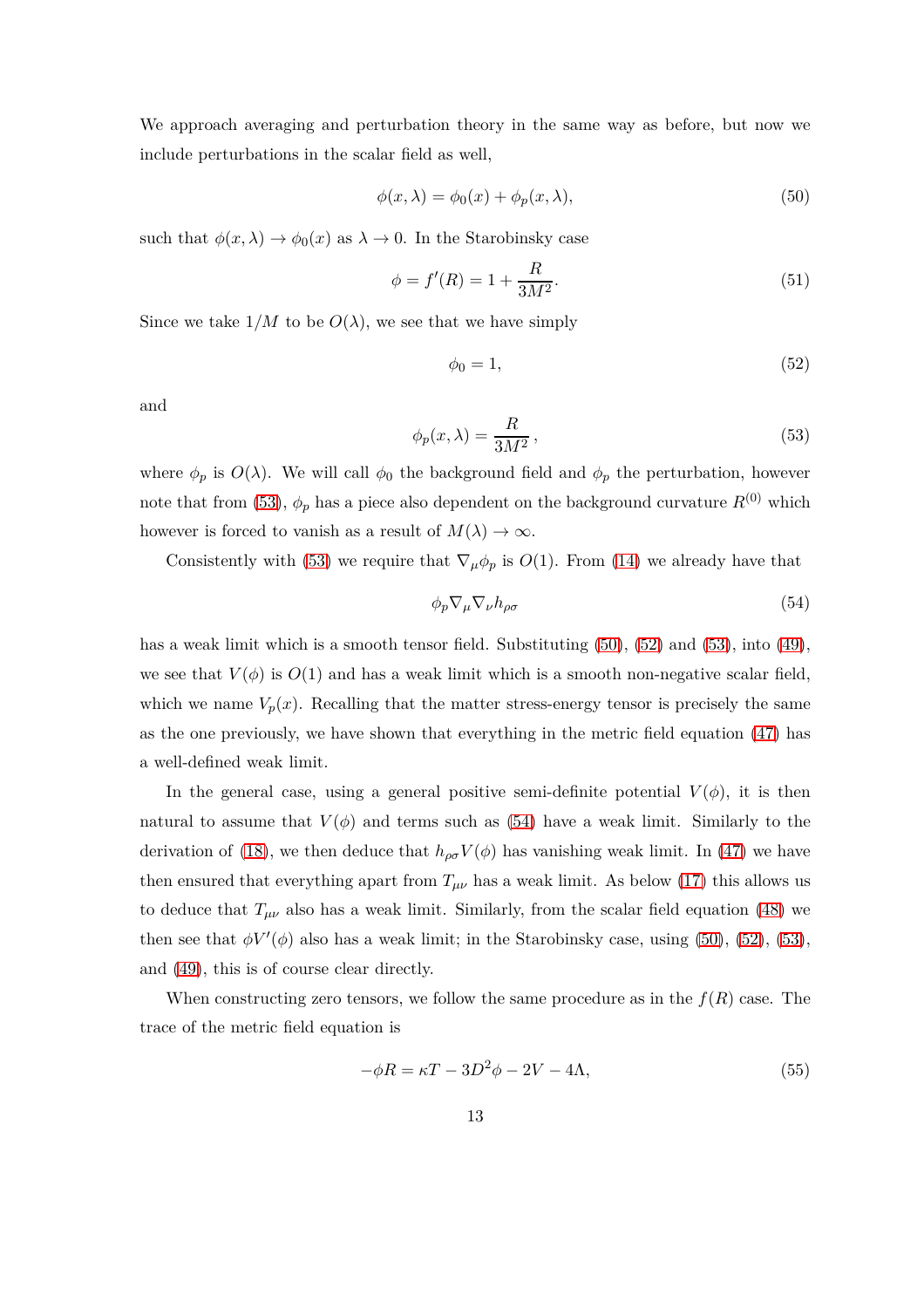therefore one can construct Ricci forms by using this to remove either  $\phi R$  or  $\Box \phi$  from the metric field equation. One does not gain any new information by using a Ricci form obtained from removing  $V(\phi)$ , since  $h_{\rho\sigma}V(\phi)$  is vanishing in weak limit anyway. The two related forms of the zero tensor obtained from the metric field equation are

<span id="page-14-0"></span>
$$
0 \underset{weak}{=} h_{\rho\sigma} R_{\mu\nu}^{(1)} - \frac{1}{2} g_{\mu\nu}^{(0)} h_{\rho\sigma} \Box \phi_p - h_{\rho\sigma} \nabla_\mu \nabla_\nu \phi_p, \tag{56}
$$

$$
0 =_{weak} h_{\rho\sigma} R^{(1)}_{\mu\nu} - \frac{1}{6} g^{(0)}_{\mu\nu} h_{\rho\sigma} R^{(1)} - h_{\rho\sigma} \nabla_{\mu} \nabla_{\nu} \phi_p. \tag{57}
$$

<span id="page-14-1"></span>and correspond to those in the  $f(R)$  description. This is readily seen in the Starobinsky case by using [\(53\)](#page-13-0) to substitute the leading piece,  $\frac{R^{(1)}}{3M^2}$ , for  $\phi_p$ . We see immediately that equations [\(56\)](#page-14-0) and [\(33\)](#page-10-0) are the same and [\(57\)](#page-14-1) and [\(34\)](#page-10-1) are also the same.

Although it is less useful for our purposes, one can also construct a zero tensor from the scalar field equation, which is

$$
0 = \underset{weak}{=} 3h_{\rho\sigma} \Box \phi_p - h_{\rho\sigma} V'(\phi). \tag{58}
$$

If we suppose that there also exist weak limits for terms of the forms  $\phi_p \nabla_\mu \nabla_\nu \phi_p$  and  $\phi_p V'(\phi)$ , then one can also construct zero tensors where  $h_{\rho\sigma}$  is replaced with  $\phi_p$ . These zero tensors are also less useful for our purposes.

Now we consider the weak limit of the metric field equation [\(47\)](#page-12-4) and compare it to the *f*(*R*) description. The terms from the left hand side with  $\phi$  replaced by  $\phi_0 = 1$  have the same weak limit as in [\(26\)](#page-9-3), the remaining perturbation pieces of the field equation have the following weak limits

<span id="page-14-2"></span>
$$
\phi_p R_{\mu\nu} = \underset{weak}{=} \phi_p R_{\mu\nu}^{(1)},\tag{59}
$$

$$
\phi_p g_{\mu\nu} R \quad = \quad g_{\mu\nu}^{(0)} R^{(1)} \phi_p,\tag{60}
$$

$$
\delta [g_{\mu\nu} V] \quad =_{weak} \quad g_{\mu\nu}^{(0)} V_p \quad =_{weak} \quad \frac{3}{2} g_{\mu\nu}^{(0)} M^2 \phi_p^2,\tag{61}
$$

$$
\delta \left[ D_{\mu} D_{\nu} \phi \right] = \frac{1}{2} \left( R_{\mu\nu}^{(1)} + \nabla_{\mu} \nabla_{\nu} h \right) \phi_p, \tag{62}
$$

$$
\delta \left[ g_{\mu\nu} D^2 \phi \right]_{\nu} = \left( \Box h_{\mu\nu} - \frac{1}{2} g_{\mu\nu}^{(0)} \Box h \right) \phi_p. \tag{63}
$$

Again, using the leading part of [\(53\)](#page-13-0), it is easy to relate these to the corresponding terms in the  $f(R)$  description for the Starobinsky case. In particular, equations [\(27\)](#page-9-4) and [\(59\)](#page-14-2) are the same, [\(28\)](#page-9-4), [\(60\)](#page-14-2) and [\(61\)](#page-14-2) are all proportional to each other in the weak limit, [\(29\)](#page-9-4) is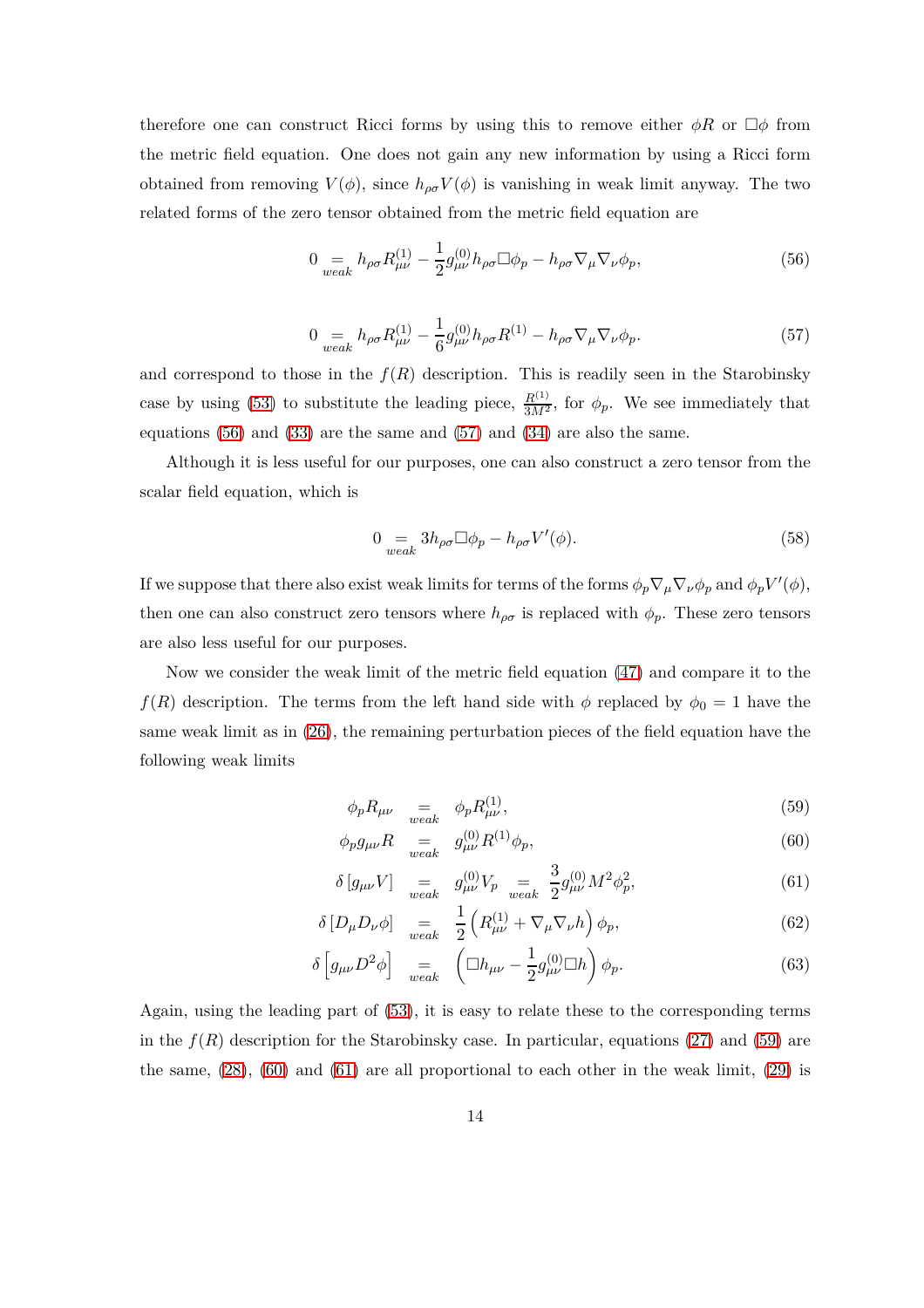the same as  $(62)$ , and finally  $(30)$  is the same as  $(63)$ . The resulting effective stress-energy tensor can be expressed as [\(37\)](#page-10-3) using [\(57\)](#page-14-1) to convert all terms into the Einstein 2-derivative form, except for the potential,

$$
\kappa t_{\mu\nu}^{(0)} = \frac{1}{2} h^{\alpha\beta} R_{\mu\alpha\nu\beta}^{(1)} - R_{\alpha(\mu}^{(1)} h_{\nu)}^{\ \alpha} + \frac{5}{12} h_{\mu\nu} R^{(1)} + \frac{1}{2} h R_{\mu\nu}^{(1)} + \frac{1}{4} g_{\mu\nu}^{(0)} h_{\alpha\beta} R^{(1)\alpha\beta} - \frac{7}{24} g_{\mu\nu}^{(0)} h R^{(1)} - \frac{1}{2} g_{\mu\nu}^{(0)} V_p. \tag{64}
$$

(The potential term can however be turned into the 4-derivative form by [\(53\)](#page-13-0) and then converted to a two-derivative form using  $(34)$ .) The contribution in weak limit to  $\kappa t^{(0)}$  from the potential perturbation is  $-\frac{1}{3M^2}R^{(1)^2}$ , the remaining "kinetic terms" supply a correction of  $+\frac{1}{6M^2}R^{(1)^2}$ . We get the correct sign because the larger contribution is from the potential, whose minimum is set at zero, and the average perturbation to that potential is therefore necessarily above zero.

#### <span id="page-15-0"></span>**6 Conclusions**

As we reviewed in the introduction, Green and Wald were able to show that in General Relativity the effects of cosmological back-reaction could be summarised in a certain weak limit as an additive effective stress-energy tensor  $t^{(0)}_{\alpha\beta}$  which was traceless and thus could not mimic dark energy [\[10\]](#page-20-1). The weak limit is a rigorous averaging scheme in which a family of solutions are dependent on some external parameter  $\lambda$ . This parameter can be thought of as representing the 'inhomogeneity wavelength', and the limit that is taken is  $\lambda \to 0$ . In this limit the metric is required to tend to a smooth background (FLRW in this cosmological context) but higher space-time derivatives of the metric and the matter density contrast are still allowed to have divergent fluctuations. Terms such as [\(12\)](#page-6-2) however have a weak limit and are in fact responsible for the effective stress-energy tensor.

We have generalised this scheme to the action [\(1\)](#page-2-0) where Einstein gravity now has an  $R<sup>2</sup>$  correction, and the equivalent scalar tensor theory. A crucial step in this generalisation is that now both terms [\(12\)](#page-6-2) and [\(14\)](#page-7-0) are required to have a weak limit that is *a priori* non-vanishing. This is necessary to ensure that the leading back-reaction is captured from both the Einstein and Starobinsky terms in the limit  $\lambda \to 0$ . It follows that in our family of solutions,  $M$  is also required to depend on  $\lambda$ .

In the weak limit the back-reaction is now summarised in the diffeomorphism invariant effective stress energy tensor  $t^{(0)}_{\alpha\beta}$  given in [\(37\)](#page-10-3). As in ref. [\[10\]](#page-20-1), we make crucial use here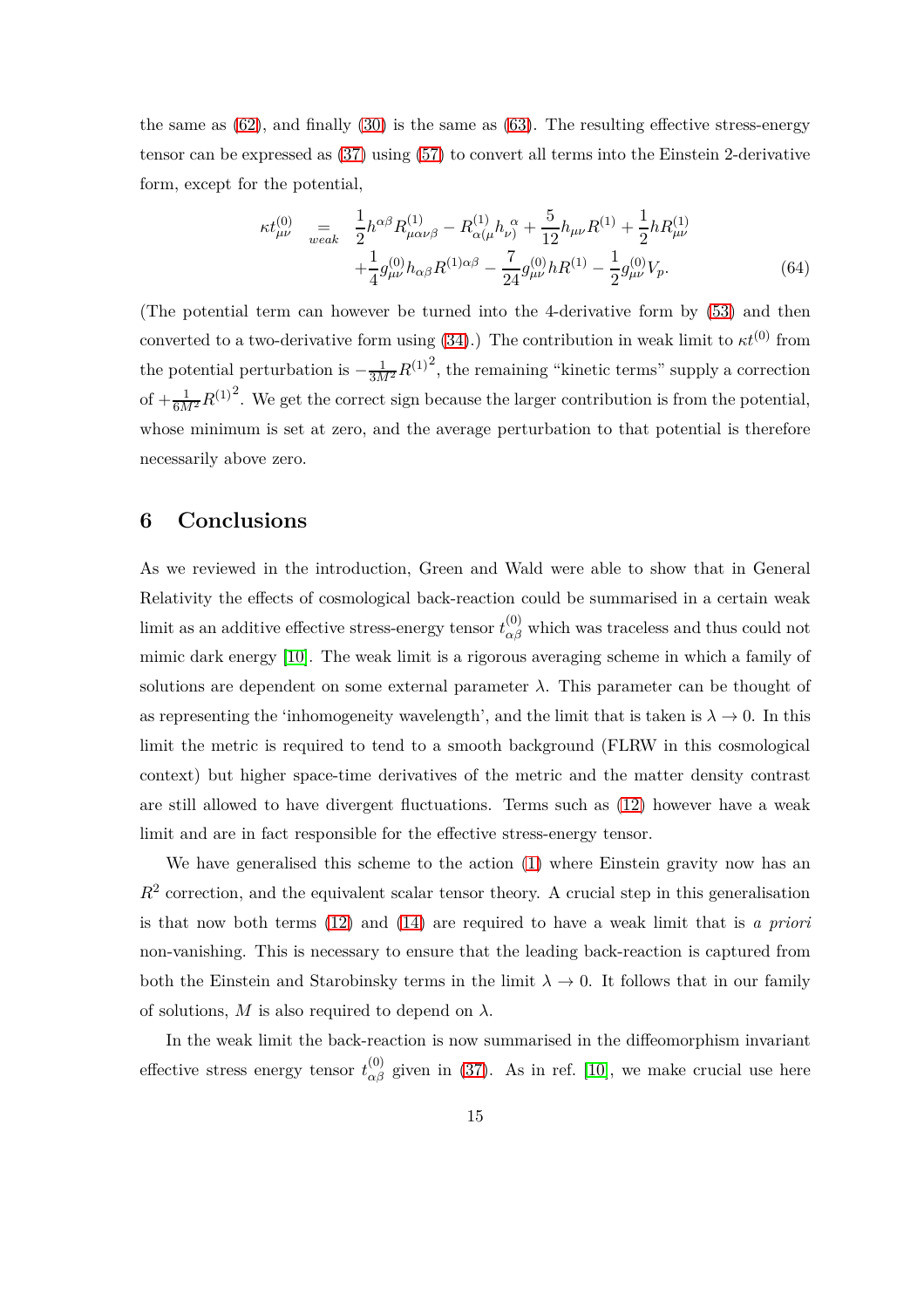of the assumption that the matter stress-energy tensor satisfies the weak energy condition. This allows us to derive the 'zero tensor' [\(33–](#page-10-0)[35\)](#page-10-4) which further constrains the back-reaction. In particular the trace  $t^{(0)}$  can then be written in two-derivative form as  $(38)$  or equivalently written in four-derivative form as [\(39\)](#page-10-2). The latter form is manifestly negative, the right sign to explain the current acceleration of the universe. We discuss this physical context later.

Although we kept the leading non-linearities from fluctuations in both the Einstein and Starobinsky terms, the resulting effective stress-energy tensor has the expected limit when only the Einstein term makes a significant contribution. This corresponds to the case where the inhomogeneity length scale  $L \gg 1/M$ , or what is physically equivalent, the scalaron mass  $M \to \infty$  whilst keeping (covariant) derivatives of  $h_{\alpha\beta}$  finite. In this case the zero tensor collapses to the condition

<span id="page-16-0"></span>
$$
h_{\rho\sigma}R^{(1)}_{\mu\nu} = 0,\t\t(65)
$$

which is the condition derived in ref. [\[10\]](#page-20-1) from assuming that the matter stress-energy tensor satisfies the weak energy condition. Applying [\(65\)](#page-16-0) to our effective stress-energy tensor [\(37\)](#page-10-3) we see immediately that we recover the pure Einstein case:  $t_{\mu\nu}^{(0)}$  $\stackrel{(0)}{\mu\nu}$  = 1  $\frac{1}{2}h^{\alpha\beta}R^{(1)}_{\mu\alpha\nu\beta}$ , this being the effective stress-energy tensor obtained in ref. [\[10\]](#page-20-1) after simplification using [\(65\)](#page-16-0) (which in turn is the same as in ref. [\[36\]](#page-22-0)). From [\(39\)](#page-10-2) we see immediately that we recover its tracelessness, as is also clear directly from [\(65\)](#page-16-0).

In the opposite limit in which  $L \ll 1/M$ , one might have expected the four-derivative terms from [\(31\)](#page-9-2) to dominate. However, were we able to neglect the Einstein parts entirely and thus retain only terms containing  $1/M^2$ , it is easy to see that the zero tensor in particular form [\(34\)](#page-10-1), would imply that this contribution [\(31\)](#page-9-2) vanishes. In the rigorous framework we derive this as follows. The limit  $L \ll 1/M$  corresponds to letting  $\lambda \to 0$  at fixed M. Since by assumption the field equations [\(4\)](#page-5-3) are obeyed and have a weak limit, terms of the form [\(14\)](#page-7-0) then force the vanishingly small wavelength fluctuations of the matter-gravity coupled system to have smaller amplitude. A simple one-dimensional example would be  $h \sim \lambda^2 \sin(x/\lambda)$ , which should be compared to [\(7\)](#page-6-1). Thus we verify that the pure Einstein terms, whose leading behaviour comes from terms [\(12\)](#page-6-2), are forced to vanish in this limit whilst the contribution [\(31\)](#page-9-2) *a priori* survives. However only the  $1/M^2$  piece of the zero tensor [\(34\)](#page-10-1) survives and thus we see that in fact the effective stress energy tensor then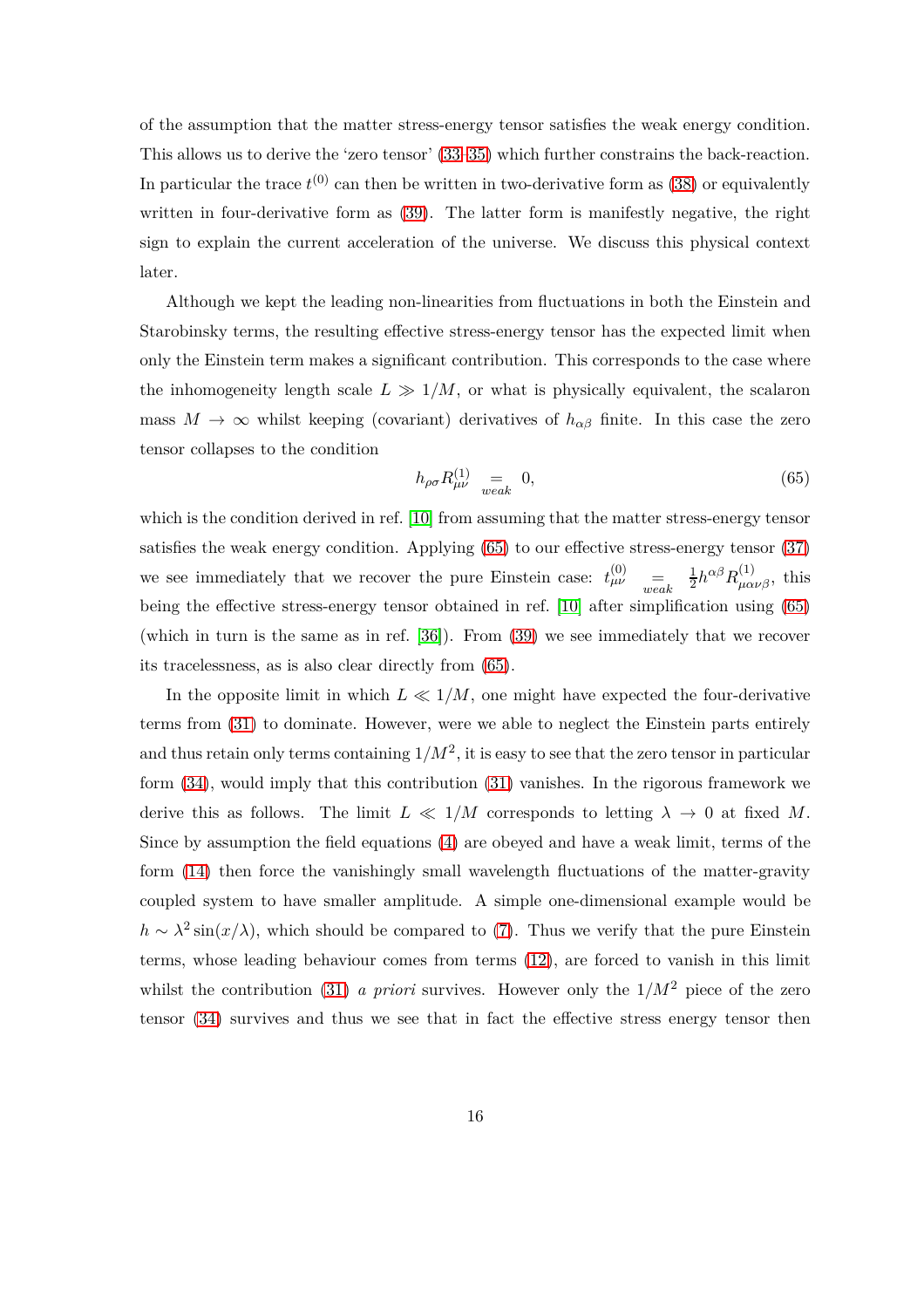vanishes completely.[5](#page-17-0)

More generally, for any finite solutions such as might model the real universe (*i.e.* not now taking the limit  $\lambda \to 0$ ) we see that the zero tensor implies that the contribution from the  $R^2$  term grows only as  $\sim 1/L^2$  as follows from the equivalent formulation in [\(36\)](#page-10-6). Although [\(39\)](#page-10-2) suggests that the trace  $t^{(0)}$  grows as  $\sim 1/L^4$ , the zero tensor constraints ensure that it is equal to the two-derivative form [\(38\)](#page-10-5) and thus only grows as  $\sim 1/L^2$ .

Now we turn to a detailed comparison with the derivation of Saito and Ishibashi [\[41\]](#page-22-4). Using Isaacson's scheme [\[37,](#page-22-1) [38\]](#page-22-2), they classify contributions from fluctuations according to order, which in our notation is

$$
\nabla_{\mu_1} \cdots \nabla_{\mu_n} h_{\alpha\beta} \sim O(\lambda^{1-n}).\tag{66}
$$

Except for the fact that they take  $M$  to be independent of  $\lambda$ , this is consistent with our assumptions. However they also "for simplicity" ignore perturbations in the matter fields in [\(4\)](#page-5-3), *replacing*  $T_{\alpha\beta}$  with the background matter stress-energy tensor  $T_{\alpha\beta}^{(0)}$ . The leading contributions from gravitational fluctuations in [\(5\)](#page-5-1) are divergent  $\sim O(\lambda^{-m})$ , with  $m =$ 1*,* 2*,* 3. Since these are however not sourced directly by matter, they are able to use the symmetries of the FLRW metric to solve iteratively the equations of motion for these pieces, starting with the most divergent. After a choice of integration constant, and averaging, they find their traceless effective stress-energy tensor at  $O(\lambda^0)$ .

In contrast, we do allow both the matter stress-energy tensor  $T_{\mu\nu}$  and the gravitational fields to fluctuate and since we also want to extract a non-vanishing weak limit as the leading contribution for the effective  $t_{\mu\nu}^{(0)}$ , we are then essentially forced to different conclusions. Recalling the discussion surrounding [\(18\)](#page-8-1), and as in ref. [\[10\]](#page-20-1), the crucial steps that allow us nevertheless to make progress are the proof that  $T_{\mu\nu}$  has a weak limit  $T_{\mu\nu}^{(0)}$  and that, providing  $T_{\mu\nu}$  satisfies the weak energy condition, the product  $h_{\alpha\beta}T_{\mu\nu}$  vanishes in the weak limit. Since our gravitational fluctuations are sourced by matter fluctuations (and of course also *vice versa*) we cannot directly solve for the divergent  $O(\lambda^{-m})$  pieces like in ref. [\[41\]](#page-22-4). Instead, by multiplying by an extra factor of  $h_{\alpha\beta}$  the most divergent piece provides the four-derivative contributions to our zero tensors. On their own these pieces of the zero tensors are sufficient to force the leading  $O(\lambda^{-2})$  pieces of the effective stress energy tensor to vanish, as we have seen already in the discussion above about the regime  $L \ll 1/M$ . We would then be left with sub-leading  $O(1/\lambda)$  pieces (containing four derivatives and three

<span id="page-17-0"></span> $5$ Note that this is a consequence of imposing the weak energy condition, via  $(11)$ .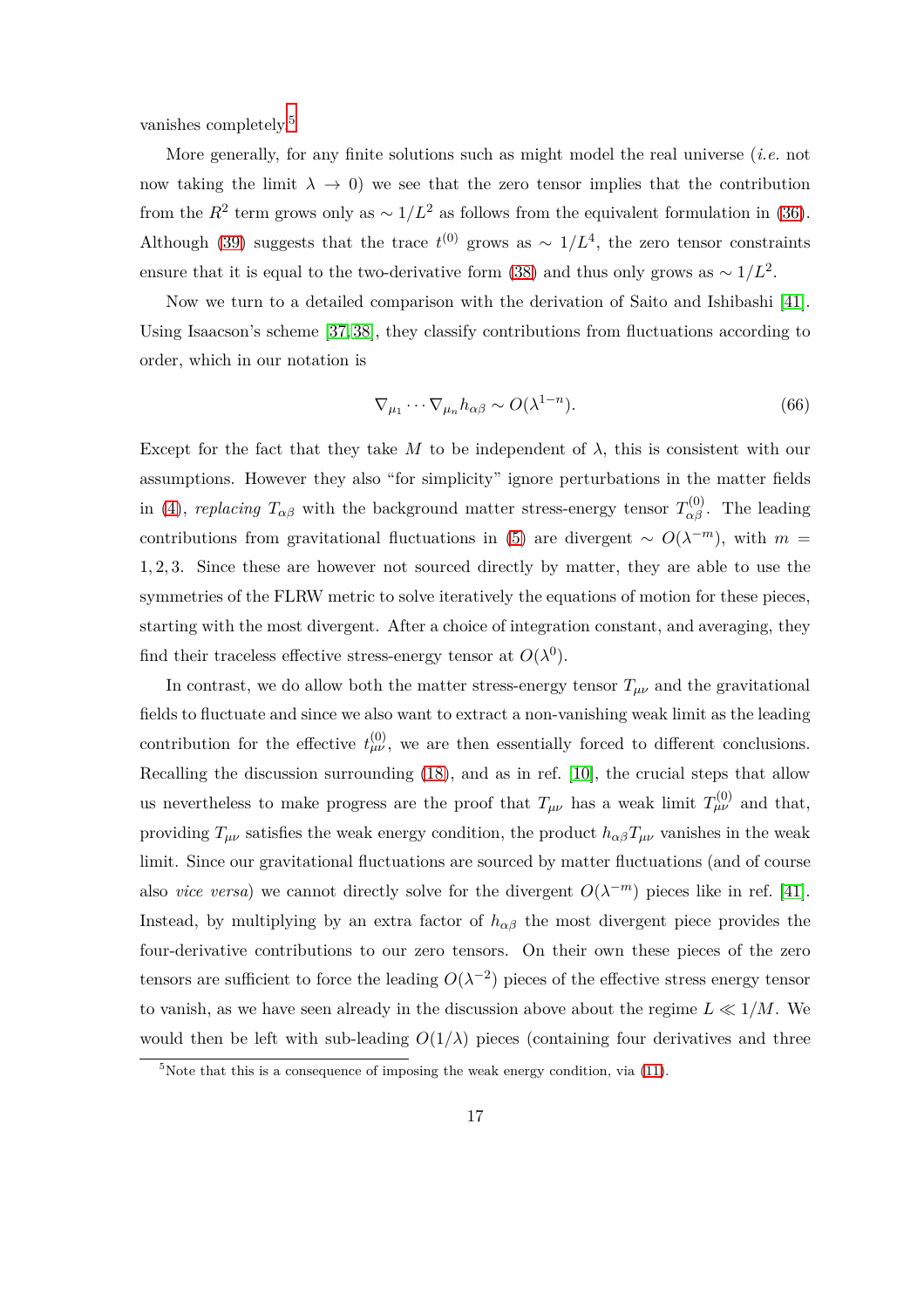fluctuation fields  $h_{\alpha\beta}$ ). In ref. [\[41\]](#page-22-4) these can also be solved for, but since we have fluctuating matter, we need some analogue of [\(18\)](#page-8-1) to apply to sub-leading pieces. The difficulty is that  $O(1/\lambda)$  pieces of the stress-energy tensor do not separately satisfy the weak energy condition so there is no such straightforward analogue of [\(18\)](#page-8-1). Instead, we maintain mathematical control and also extract the leading contributions from both the Einstein and Starobinsky pieces, by effectively requiring also that  $M \sim O(1/\lambda)$  in the formal limit  $\lambda \to 0$  as we have already discussed.

Finally, we discuss the physical context and physical implications of our result. From our discussion above, it is clear that inhomogeneities at length scales  $L \leq 1/M$  would make the most significant contribution. Intuitively the reason for this and the non-vanishing trace  $t^{(0)}$  is the presence of the extra scalar (scalaron) mode with mass  $M$  in such a theory. Although we have seen that the trace  $t^{(0)}$  has the right sign, we would also need to establish that  $t^{(0)}$  has the right magnitude and is also approximately constant in time, if it is to be the sole cause of the current acceleration of the universe.

If we regard [\(1\)](#page-2-0) in its original incarnation as a model for inflation, then the scalaron mass is determined as  $M \approx 3 \times 10^{13}$  GeV, implicating phenomena related to the Grand Unified Theory (GUT) scale of  $\sim 10^{16}$  GeV. Example candidates might include perturbations sourced by WIMPzilla-like dark matter [\[42,](#page-22-6) [43\]](#page-22-7) whose high mass would introduce large spacetime derivatives close to the particle. One can speculate that, coupled to high frequency gravitational radiation also induced by back-reaction, this might induce suitably large average scalar perturbations. Even if one were prepared to go along with our speculations, it seems unlikely however that such phenomena would lead to a  $t^{(0)}$  that is approximately constant in time, although for GUT-scale models with implications for cosmology with scalar-modes, this back-reaction would nevertheless need to be considered as part of the predictions. An even wilder speculation is that quantum fluctuations in spacetime might average to small classical perturbations at the GUT scale, whose back-reaction could be described with this formalism and might also be expected to be constant in time in the present epoch. However it is hard to ignore in these circumstances the infamous problem of the quantum fluctuations themselves which would naturally be expected to give already a cosmological constant at the scale of the Planck mass. (Nor is it understood in the effective field theory language why the value of *M* is so much smaller than the Planck mass.)

On the other hand in the incarnation of [\(1\)](#page-2-0) as the simplest example of a phenomeno-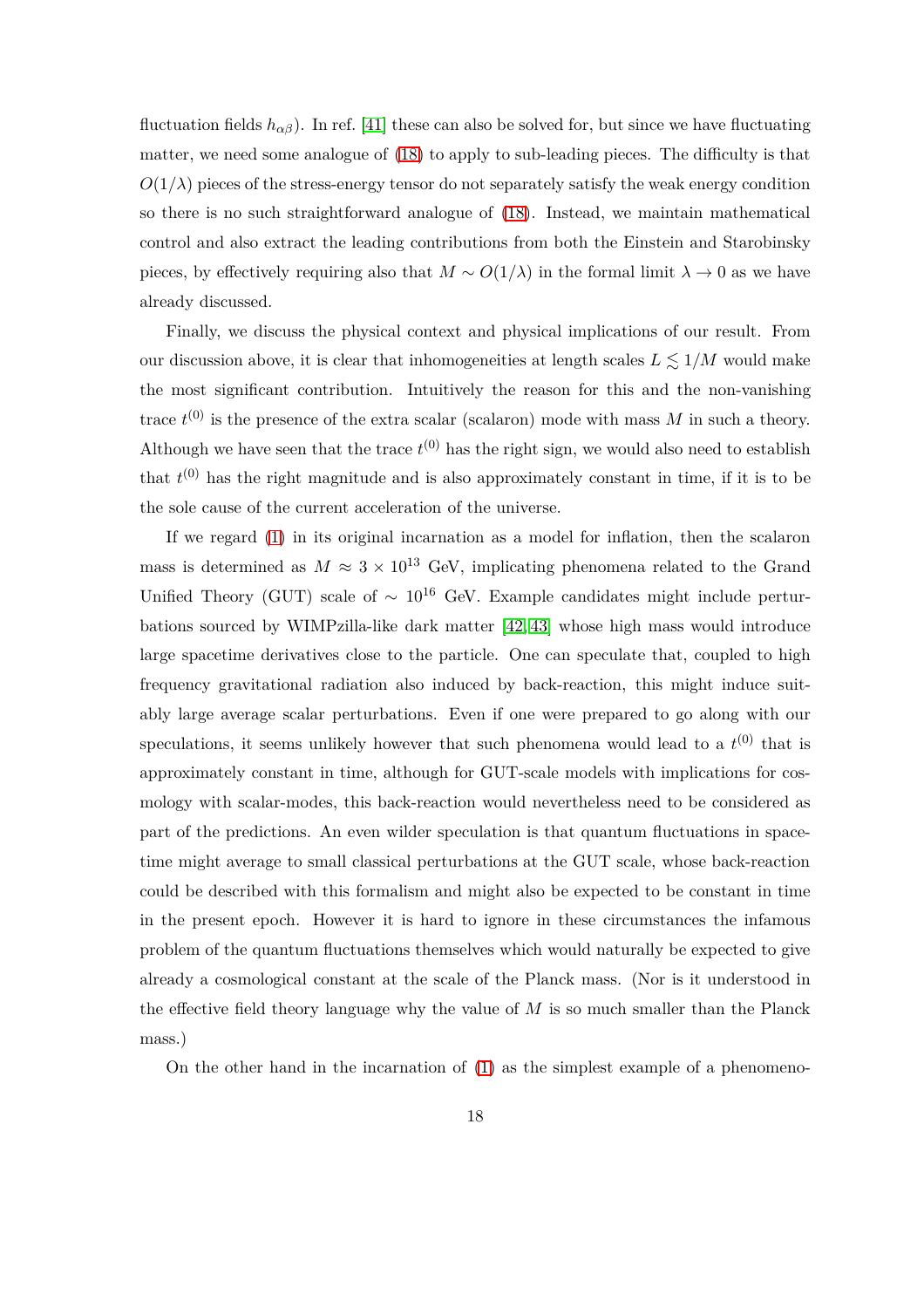logical geometrical dark energy model, we can potentially explore much larger length scales 1*/M*. In order to obtain the correct value for dark energy we can expect perhaps 1*/M* ∼ 100 Mpc, corresponding to the largest scale of inhomogeneities in the present universe. We might then also reasonably expect that such  $t^{(0)}$  is approximately constant at the present time as a result of a competition between cosmological dilution of matter density and increasing amplitude of inhomogeneity. Unfortunately solar system and laboratory bounds exclude such large values of  $1/M$  by many orders of magnitude  $[28, 40]$  $[28, 40]$  and of course [\(1\)](#page-2-0) is also too simple to be a satisfactory dark energy model for cosmological evolution. Nevertheless we hope that our results will motivate a re-evaluation of such dark energy models in general [\[21–](#page-21-0)[32,](#page-21-5) [44,](#page-22-8) [45\]](#page-22-9) to take into account the back-reaction effects studied in this paper.

### **7 Acknowledgments**

TRM acknowledges STFC support through Consolidated Grant ST/J000396/1 and AWHP acknowledges support from the University of Southampton through a Mayflower scholarship. We thank Christopher Berry, Cliff Burgess, Shaun Hotchkiss, Patrick Morris and Ippocratis Saltas for discussions.

#### <span id="page-19-0"></span>**References**

- [1] Syksy R¨as¨anen. Dark energy from backreaction. *JCAP*, 0402:003, 2004, astroph/0311257.
- [2] Dominik J. Schwarz. Cosmological backreaction. 2010, 1003.3026.
- [3] Chris Clarkson, George Ellis, Julien Larena, and Obinna Umeh. Does the growth of structure affect our dynamical models of the universe? The averaging, backreaction and fitting problems in cosmology. *Rept.Prog.Phys.*, 74:112901, 2011, 1109.2314.
- [4] Timothy Clifton. Back-Reaction in Relativistic Cosmology. *Int.J.Mod.Phys.*, D22:1330004, 2013, 1302.6717.
- <span id="page-19-1"></span>[5] Boudewijn F. Roukema, Jan J. Ostrowski, and Thomas Buchert. Virialisation-induced curvature as a physical explanation for dark energy. *JCAP*, 1310:043, 2013, 1303.4444.
- [6] Thomas Buchert and Jurgen Ehlers. Averaging inhomogeneous Newtonian cosmologies. *Astron.Astrophys.*, 320:1–7, 1997, astro-ph/9510056.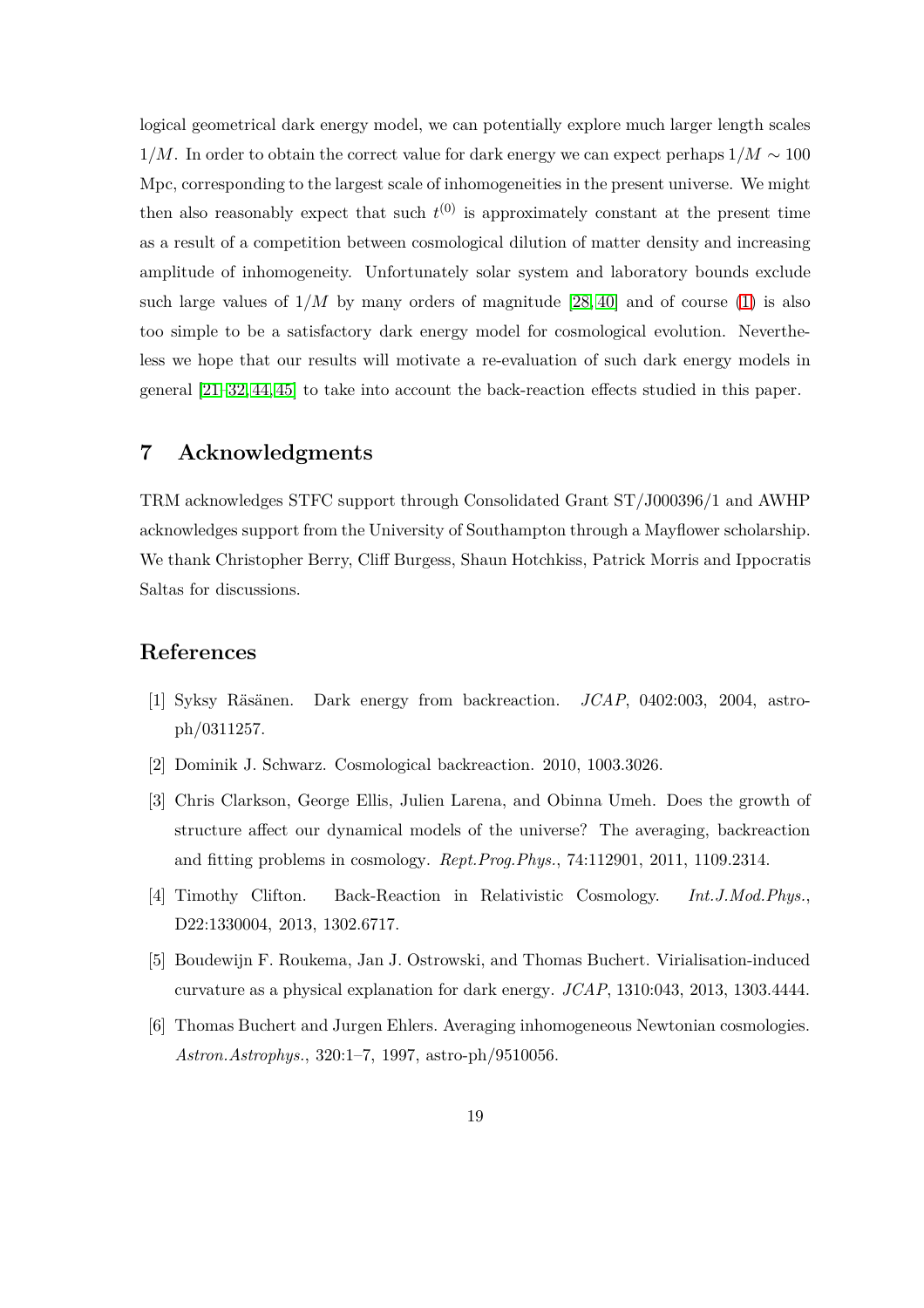- <span id="page-20-13"></span><span id="page-20-12"></span>[7] Thomas Buchert. On average properties of inhomogeneous fluids in general relativity. 1. Dust cosmologies. *Gen.Rel.Grav.*, 32:105–125, 2000, gr-qc/9906015.
- [8] Xavier Roy, Thomas Buchert, Sante Carloni, and Nathaniel Obadia. Global gravitational instability of FLRW backgrounds — interpreting the dark sectors. *Class.Quant.Grav.*, 28:165004, 2011, 1103.1146.
- <span id="page-20-1"></span><span id="page-20-0"></span>[9] Thomas Buchert and Syksy Räsänen. Backreaction in late-time cosmology. *Ann.Rev.Nucl.Part.Sci.*, 62:57–79, 2012, 1112.5335.
- <span id="page-20-2"></span>[10] Stephen R. Green and Robert M. Wald. A new framework for analyzing the effects of small scale inhomogeneities in cosmology. *Phys.Rev.*, D83:084020, 2011, 1011.4920.
- <span id="page-20-3"></span>[11] Stephen R. Green and Robert M. Wald. Examples of backreaction of small scale inhomogeneities in cosmology. *Phys.Rev.*, D87(12):124037, 2013, 1304.2318.
- <span id="page-20-4"></span>[12] Alexei A. Starobinsky. A New Type of Isotropic Cosmological Models Without Singularity. *Phys.Lett.*, B91:99–102, 1980.
- [13] P.C.W. Davies, S.A. Fulling, S.M. Christensen, and T.S. Bunch. Energy Momentum Tensor of a Massless Scalar Quantum Field in a Robertson-Walker Universe. *Annals Phys.*, 109:108–142, 1977.
- <span id="page-20-6"></span><span id="page-20-5"></span>[14] G. Hinshaw et al. Nine-Year Wilkinson Microwave Anisotropy Probe (WMAP) Observations: Cosmological Parameter Results. *Astrophys.J.Suppl.*, 208:19, 2013, 1212.5226.
- <span id="page-20-7"></span>[15] P.A.R. Ade et al. Planck 2013 results. XXII. Constraints on inflation. 2013, 1303.5082.
- <span id="page-20-8"></span>[16] P.A.R. Ade et al. BICEP2 I: Detection Of B-mode Polarization at Degree Angular Scales. 2014, 1403.3985.
- [17] Kendrick M. Smith, Cora Dvorkin, Latham Boyle, Neil Turok, Mark Halpern, et al. On quantifying and resolving the BICEP2/Planck tension over gravitational waves. 2014, 1404.0373.
- <span id="page-20-10"></span><span id="page-20-9"></span>[18] Hong Li, Jun-Qing Xia, and Xinmin Zhang. Global fitting analysis on cosmological models after BICEP2. 2014, 1404.0238.
- <span id="page-20-11"></span>[19] Hao Liu, Philipp Mertsch, and Subir Sarkar. Fingerprints of Galactic Loop I on the Cosmic Microwave Background. 2014, 1404.1899.
- [20] Raphael Flauger, J. Colin Hill, and David N. Spergel. Toward an Understanding of Foreground Emission in the BICEP2 Region. 2014, 1405.7351.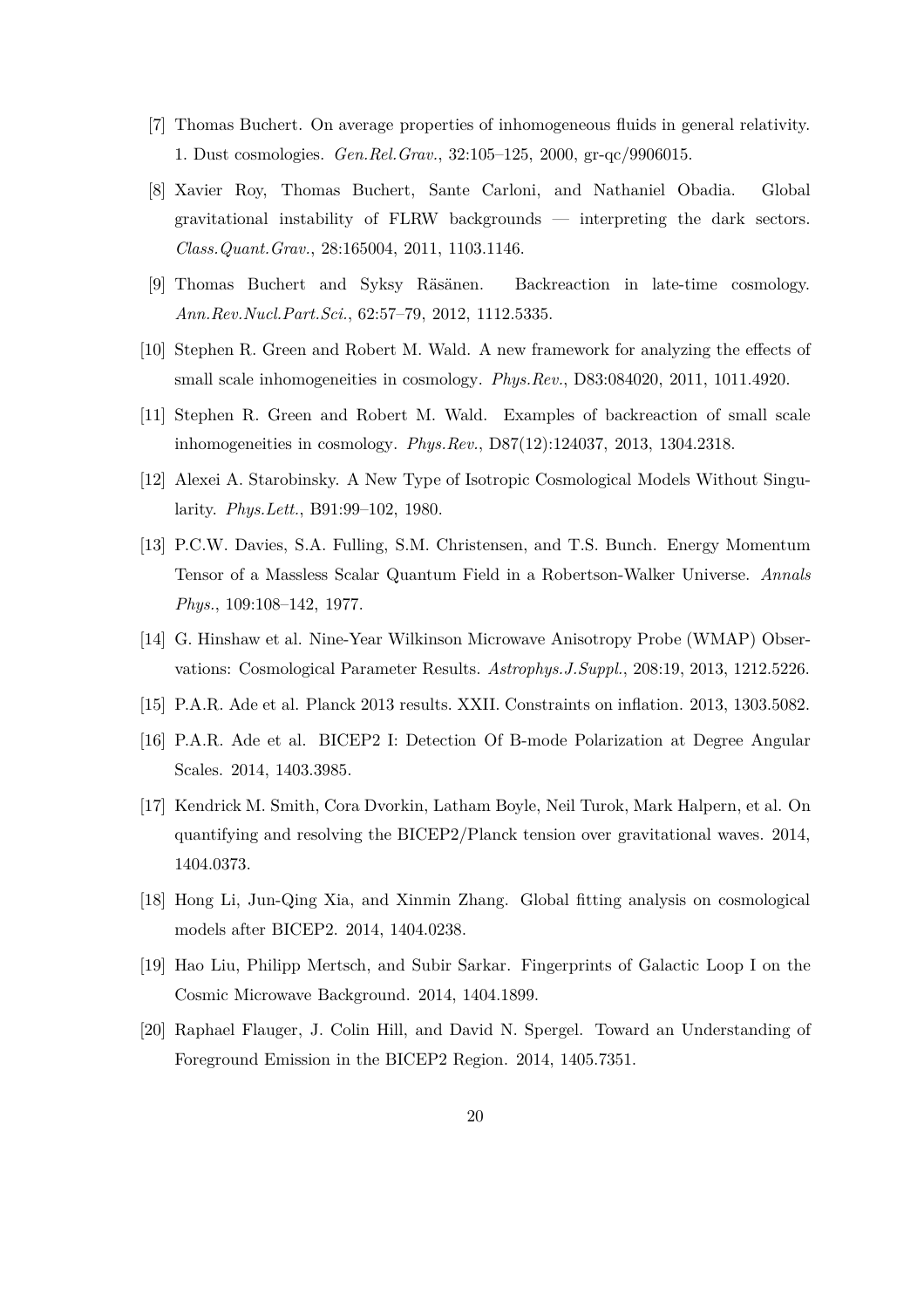- <span id="page-21-0"></span>[21] Wayne Hu and Ignacy Sawicki. Models of f(R) Cosmic Acceleration that Evade Solar-System Tests. *Phys.Rev.*, D76:064004, 2007, 0705.1158.
- [22] Alexei A. Starobinsky. Disappearing cosmological constant in f(R) gravity. *JETP Lett.*, 86:157–163, 2007, 0706.2041.
- [23] Shinji Tsujikawa. Observational signatures of f(R) dark energy models that satisfy cosmological and local gravity constraints. *Phys.Rev.*, D77:023507, 2008, 0709.1391.
- [24] Stephen A. Appleby and Richard A. Battye. Do consistent *F*(*R*) models mimic General Relativity plus Λ? *Phys.Lett.*, B654:7–12, 2007, 0705.3199.
- [25] Eric V. Linder. Exponential Gravity. *Phys.Rev.*, D80:123528, 2009, 0905.2962.
- [26] Luca Amendola, Radouane Gannouji, David Polarski, and Shinji Tsujikawa. Conditions for the cosmological viability of f(R) dark energy models. *Phys.Rev.*, D75:083504, 2007, gr-qc/0612180.
- <span id="page-21-4"></span>[27] B. Li and John D. Barrow. The Cosmology of f(R) gravity in metric variational approach. *Phys.Rev.*, D75:084010, 2007, gr-qc/0701111.
- [28] Antonio De Felice and Shinji Tsujikawa. f(R) theories. *Living Rev.Rel.*, 13:3, 2010, 1002.4928.
- [29] Shinji Tsujikawa. Dark energy: investigation and modeling. 2010, 1004.1493.
- [30] Amare Abebe, Alvaro de la Cruz-Dombriz, and Peter K. S. Dunsby. Large Scale Structure Constraints for a Class of f(R) Theories of Gravity. *Phys.Rev.*, D88:044050, 2013, 1304.3462.
- <span id="page-21-5"></span>[31] Timothy Clifton, Pedro G. Ferreira, Antonio Padilla, and Constantinos Skordis. Modified Gravity and Cosmology. *Phys.Rept.*, 513:1–189, 2012, 1106.2476.
- <span id="page-21-1"></span>[32] Jun-Qi Guo and Andrei V. Frolov. Cosmological dynamics in f(R) gravity. *Phys.Rev.*, D88:124036, 2013, 1305.7290.
- <span id="page-21-2"></span>[33] Ankan Mukherjee and Narayan Banerjee. Acceleration of the Universe in f(R) Gravity Models. *Astrophys.Space Sci.*, 2014, 1405.6788.
- <span id="page-21-3"></span>[34] Vincenzo Vitagliano, Stefano Liberati, and Valerio Faraoni. Averaging inhomogeneities in scalar-tensor cosmology. *Class.Quant.Grav.*, 26:215005, 2009, 0906.5429.
- [35] Jose Beltrán Jimenez, Álvaro de la Cruz-Dombriz, Peter K.S. Dunsby, and Diego Sáez-Gómez. Backreaction mechanism in multifluid and extended cosmologies. *JCAP*, 1405:031, 2014, 1312.5680.